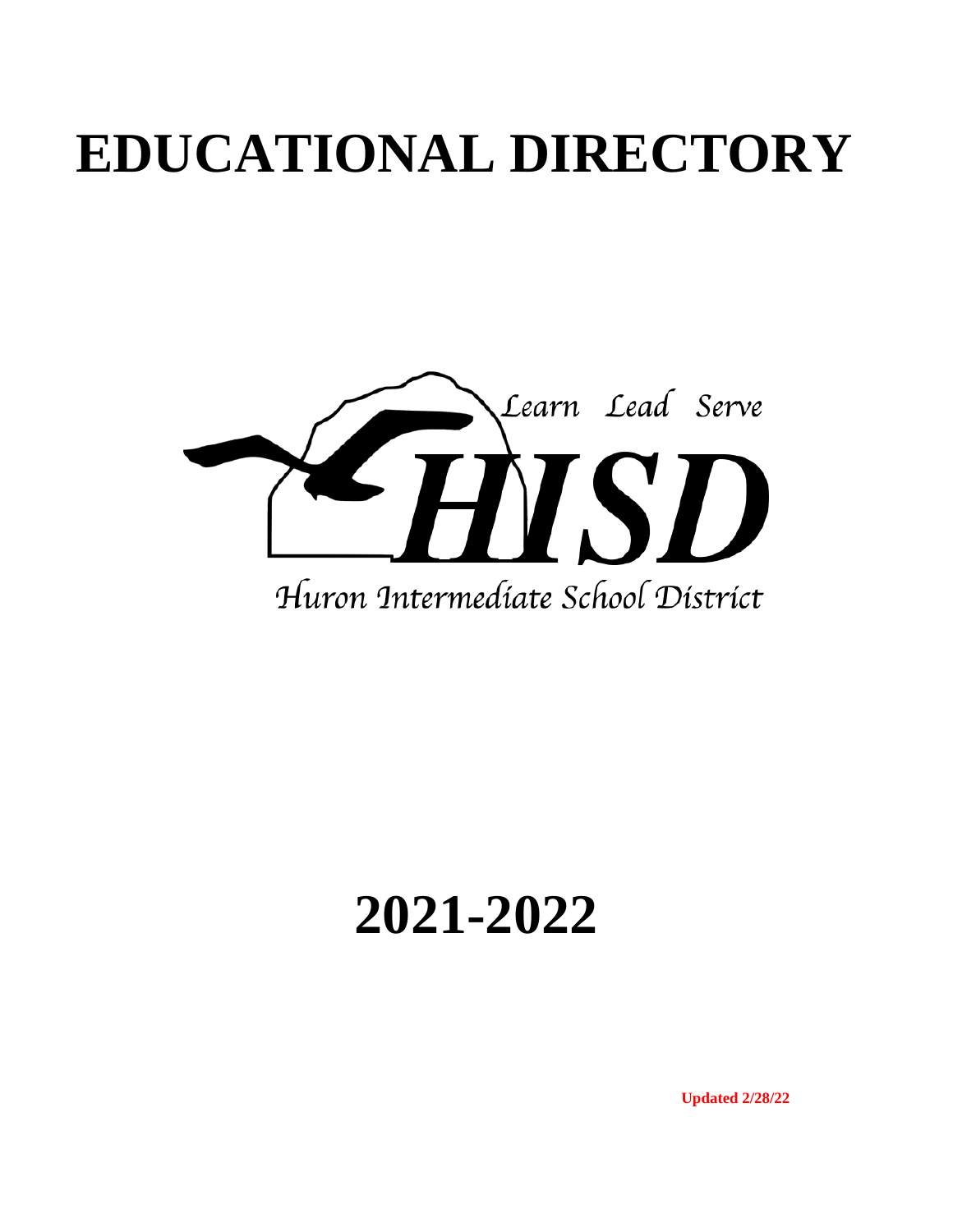#### **STATE BOARD OF EDUCATION**

| Cassandra E. Ulbrich  | President             |
|-----------------------|-----------------------|
| Pamela Pugh           | Vice President        |
| <b>Tiffany Tilley</b> | Secretary             |
| Tom McMillin          | Treasurer             |
| Judith Pritchett      | <b>NASBE</b> Delegate |
| Ellen Cogen Lipton    |                       |
| Nikki Snyder          |                       |
| Jason Strayhorn       |                       |

#### **EX-OFFICIO MEMBERS**

| Whitmer<br><b>rretchen</b>   | Governor                             |
|------------------------------|--------------------------------------|
| Michael<br>R <sub>1</sub> ce | Superintendent of Public Instruction |

#### **HURON COUNTY SCHOOL BOARDS' ASSOCIATION**

|              | President           |
|--------------|---------------------|
| Bruce Grubba | Vice President      |
| Janice Holz  | Secretary/Treasurer |

### **HURON COUNTY BOARD OF COMMISSIONERS**

| (989) 269-8242 |                              |  |  |
|----------------|------------------------------|--|--|
| District 1     | Sami Khoury                  |  |  |
| District 2     | Michael Meissner             |  |  |
| District 3     | Todd Talaski                 |  |  |
| District 4     | Steve Vaughan                |  |  |
| District 5     | John L. Bodis, Vice Chairman |  |  |
| District 6     | Joseph Murphy                |  |  |
| District 7     | Mary E. Babcock              |  |  |

#### **COUNTY OFFICERS**

| Circuit Court Judge                           | Gerald Prill                    | $(989)$ 269-7112 |
|-----------------------------------------------|---------------------------------|------------------|
| District Judge                                | David Herrington                | (989) 269-9987   |
| Probate Judge                                 | David L. Clabuesch              | (989) 269-9944   |
| <b>Building and Zoning Director</b>           | Jeff Smith                      | $(989)$ 269-9269 |
| <b>County Clerk</b>                           | Lori Neal Wonsowicz             | (989) 269-9942   |
| Domestic Enforcement Officer/Investigator     | Mitchell Holdwick               | (989) 269-9545   |
| <b>Economic Development Corporation</b>       | Carl J. Osentoski               | $(989)$ 269-6431 |
| <b>Equalization Director</b>                  | Walt Schlichting                | (989) 269-6497   |
| Family Division Administrator/Friend of Court | Ann Schultz                     | (989) 269-9545   |
| Juvenile Officer/Attorney Referee             | Jessica Testolin-Reinke         | $(989)$ 269-9267 |
| Juvenile Officer/Referee                      | Matthew M. Lewis                | (989) 269-9267   |
| Probation Officer - District Court            | Jesse Osentoski                 | (989) 269-9987   |
| Probation Officer - Adult                     | Todd A. Kloska                  | (989) 269-9975   |
| Prosecuting Attorney                          | <b>Timothy Rutkowski</b>        | (989) 269-9255   |
| Register of Deeds                             | Sarah Durr                      | (989) 269-9941   |
| Sheriff                                       | Kelly Hanson                    | (989) 269-9910   |
| Treasurer                                     | Debra McCollum                  | $(989)$ 269-9238 |
| Veteran's Director                            | Stephen Young                   | (989) 269-8911   |
| Huron Behavioral Health Services              | Tracey Dore, Executive Director | $(989)$ 269-9293 |
| <b>MSU Extension Office</b>                   | Jerry Johnson, Director         | (989) 269-9949   |
| Department of Human Services                  | Irene Bazan Waller, Director    | (989) 269-9201   |
| Huron County Health Department                | Eugene MacGuire, Director       | $(989)$ 269-9721 |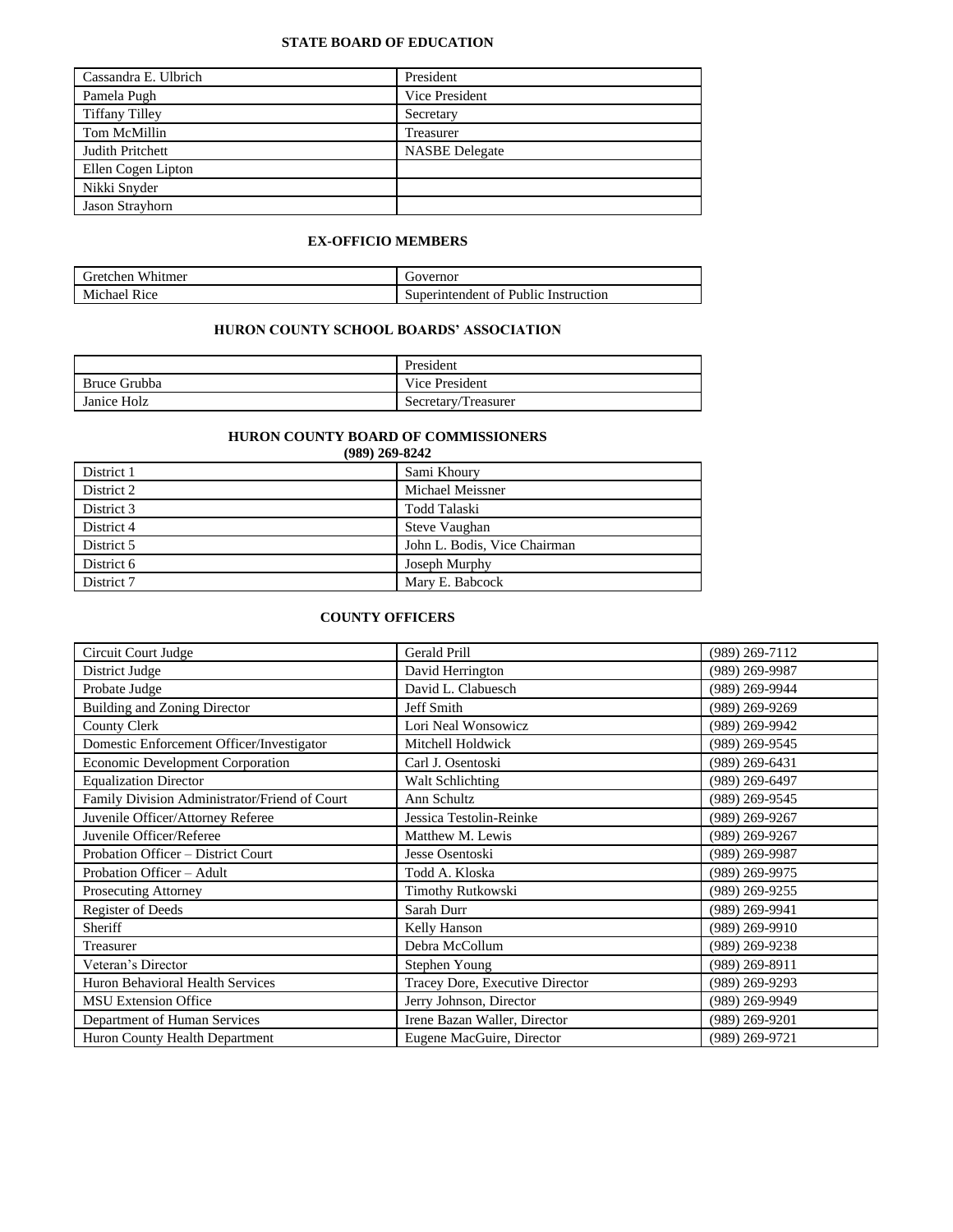# **HURON INTERMEDIATE ADMINISTRATIVE OFFICE**

**1299 S. Thomas Road, Suite 1, Bad Axe, MI 48413**

| $(989)$ 269-6406 <b>Phone</b> |                                 | $(989)$ 269-9218 Fax |
|-------------------------------|---------------------------------|----------------------|
|                               | <b>SPECIAL STUDENT SERVICES</b> |                      |
| $(989)$ 269-9216 Phone        |                                 | $(989)$ 269-9218 Fax |

#### **HURON LEARNING CENTER**

1299 S. Thomas Road, Suite 2, Bad Axe, MI 48413

# (989) 269-9274 **Phone** (989) 269-3403 **Fax**

**HURON AREA TECHNICAL CENTER**

1160 S. Van Dyke, Bad Axe, MI 48413

(989) 269-9284 **Phone** (989) 269-2844 **Fax**

| <b>Board of</b><br><b>Education</b> | Janice Holz         | President      |
|-------------------------------------|---------------------|----------------|
|                                     | <b>Emily Turner</b> | Vice President |
|                                     | Christopher Jahn    | Secretary      |
|                                     | Michael Krause      | Treasurer      |
|                                     | Carol<br>Roggenbuck | Trustee        |
|                                     |                     |                |

| Dr.<br>Nancy<br>-3460<br>269-′<br>nlubeski@huronisd.org<br>Superintendent<br>Lubeski |
|--------------------------------------------------------------------------------------|
|--------------------------------------------------------------------------------------|

| <b>Last Name</b> | <b>First Name</b> | Bldg./Dept. | <b>Title</b>                              | <b>Phone</b> | <b>Email</b>             |
|------------------|-------------------|-------------|-------------------------------------------|--------------|--------------------------|
| Banner           | Reed              | Owen-Gage   | Paraprofessional, Inclusion               | 678-4261     | rbanner@huronisd.org     |
| Baranski         | Teri              | <b>HATC</b> | Teacher, Cosmetology                      | Ext. 2150    | tbaranski@huronisd.org   |
| Behnke           | Stefanie          | ${\rm HLC}$ | Audiologist                               | 269-3424     | sbehnke@huronisd.org     |
| Blackstock       | Amber             | <b>HATC</b> | Teacher, Marketing                        | Ext. 2142    | amber@huronisd.org       |
| Boyce            | Roena             | HLC         | Paraprofessional, HLC Secondary           | 269-3419     | rboyce@huronisd.org      |
| <b>Braun</b>     | Jaclyn            | HLC         | Paraprofessional, HLC Secondary CI        | 269-3434     | jbraun@huronisd.org      |
| <b>Brewer</b>    | Vince             | <b>HLC</b>  | Paraprofessional, HLC Secondary           | 269-3434     | vince@huronisd.org       |
| <b>Briolat</b>   | Alyssa            | <b>HLC</b>  | Teacher                                   | 269-3439     | abriolat@huronisd.org    |
| <b>Britt</b>     | Michelle          | <b>HISD</b> | Food Service, Custodian                   | Ext.2110     | mbritt@huronisd.org      |
| Brown            | Carol             | <b>HISD</b> | Speech, Language Pathologist              | 269-3456     | cbrown@huronisd.org      |
| Bulla            | Meg               | <b>HISD</b> | Occupational Therapist                    | 269-3413     | mbulla@huronisd.org      |
| Burkhard         | Alicia            | <b>HLC</b>  | School Social Worker                      | 269-3468     | aburkhard@huronisd.org   |
| Campbell         | Jenifer           | <b>HATC</b> | Paraprofessional, Careers in Education    | Ext. 2146    | jcampbell@huronisd.org   |
| Champagne        | Jill              | <b>HISD</b> | School Social Worker                      | 269-3436     | jillc@huronisd.org       |
| Champagne        | Kayla             | <b>HATC</b> | Teacher, Health Sciences                  | Ext. 2131    | kchampagne@huronisd.org  |
| Chiotti-         |                   |             |                                           |              |                          |
| Steinman         | Jillian           | <b>HATC</b> | Teacher, Careers in Education             | Ext. 2146    | jsteinman@huronisd.org   |
| Chuhran          | Donna             | HLC         | Teacher, Intermediate MOCI                | 269-3462     | dchuhran@huronisd.org    |
| Craig            | Shari             | ${\rm HLC}$ | Speech Language Pathologist               | 269-3441     | sharicraig@huronisd.org  |
| Cucchiara        | Francesca         | HLC         | Paraprofessional, HLC Early Childhood     | 269-3412     | fcucchiara@huronisd.org  |
| Currie           | Karen             | <b>HISD</b> | Director, General Education               | 269-3465     | curriekm@huronisd.org    |
| Detgen           | Rebecca           | <b>HISD</b> | Occupational Therapist Assistant          | 269-3455     | rdetgen@huronisd.org     |
| Dropiewski       | Tyler             | <b>HISD</b> | <b>Special Education Accountant</b>       | 269-3459     | tdropiewski@huronisd.org |
| Emerick          | Jenna             | HLC         | Paraprofessional, Early Childhood         | 269-3438     | jemerick@huronisd.org    |
| Emming           | Diane             | <b>HLC</b>  | Paraprofessional, Inclusion               | 269-3439     | demming@huronisd.org     |
| Erdman           | Vicky             | <b>HISD</b> | <b>Executive Administrative Assistant</b> | 269-6406     | vicky@huronisd.org       |
| Errer            | Kenneth, Jr.      | <b>HATC</b> | Teacher, Electrical Technology            | Ext. 2171    | kenejr@huronisd.org      |
| Essenmacher      | Kristen           | ${\rm HLC}$ | Paraprofessional, HLC Early Childhood     | 269-3438     | kmcdonald@huronisd.org   |
| Fry              | Pam               | ${\rm HLC}$ | Teacher, HLC SXI                          | 269-3417     | pamf@huronisd.org        |
| Gehring          | Tracy             | <b>HLC</b>  | Administrative Assistant, /Food Service   | 269-3435     | tgehring@huronisd.org    |
| Geiger           | Lisa              | ${\rm HLC}$ | Paraprofessional, HLC Secondary MOCI      | 269-3462     | lisag@huronisd.org       |
| Geiger           | Timothy           | <b>HATC</b> | Teacher, Construction/Building            | Ext. 2144    | tgeiger@huronisd.org     |
| Gentner          | Jessica           | <b>HISD</b> | School Social Worker                      | Ext. 2133    | jgentner@huronisd.org    |
| Gordon           | Shelli            | <b>HATC</b> | Administrative Assistant, HATC            | Ext. 2143    | sgordon@huronisd.org     |
| Gorkowski        | Dolores           | <b>HATC</b> | Administrative Assistant, HATC            | Ext. 2100    | doloresg@huronisd.org    |
| Gracey           | Jackie            | Ubly        | Paraprofessional, Inclusion               | 658-8202     | jgracey@huronisd.org     |
| Green            | <b>Brandon</b>    | ${\rm HLC}$ | Paraprofessional, STEPS                   | 269-3422     | bgreen@huronisd.org      |
| Green            | Sarah             | <b>HISD</b> | Teacher Consultant, Special Education     | 269-3473     | sgreen@huronisd.org      |
| Gruehn           | Lauren            | <b>HISD</b> | Speech Language Pathologist               | 269-3418     | lgruehn@huronisd.org     |
| Guigar           | Shelby            | <b>HLC</b>  | Paraprofessional, SXI                     | 269-3417     | sguigar@huronisd.org     |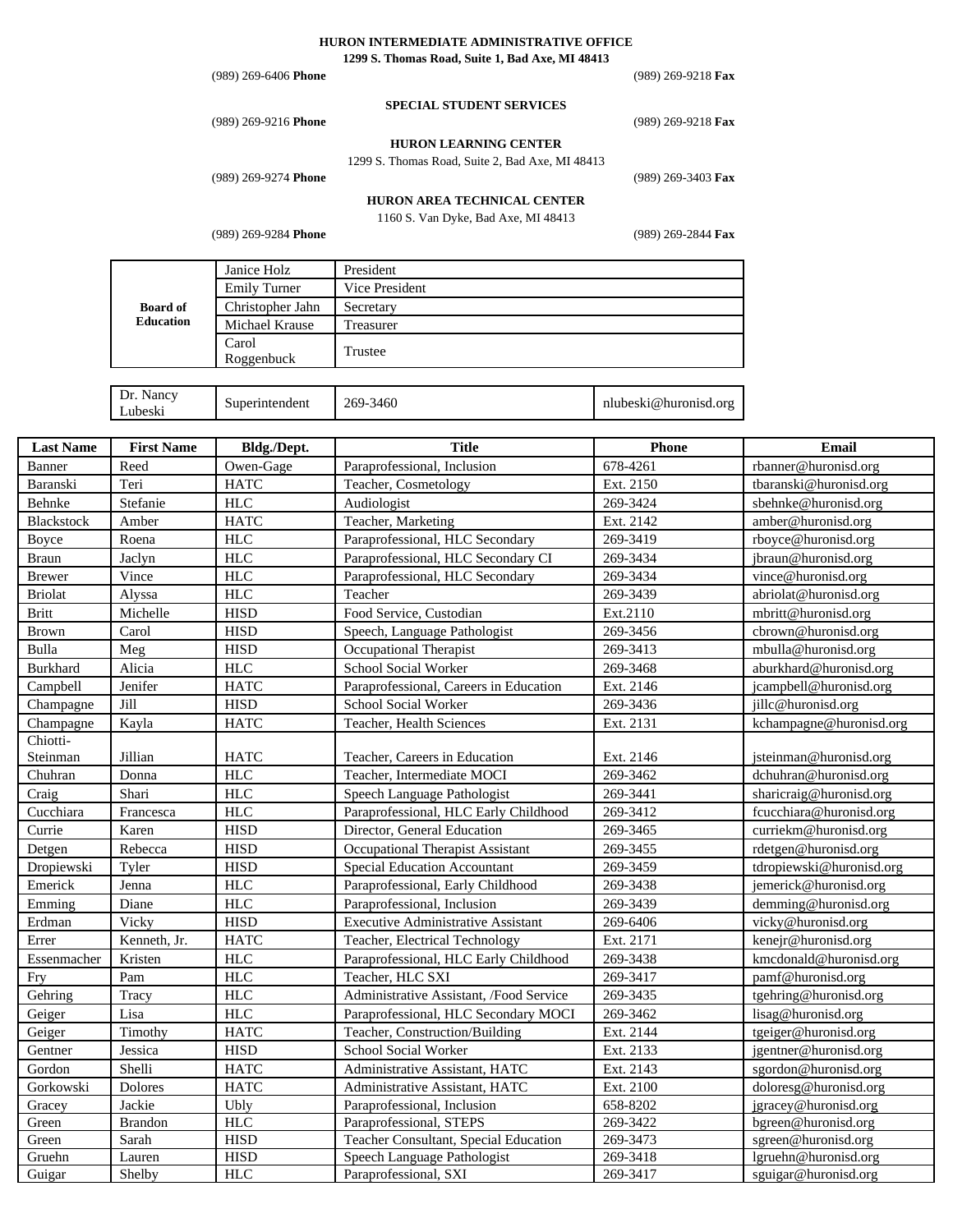| <b>Last Name</b> | <b>First Name</b> | Bldg./Dept.    | <b>Title</b>                              | Phone              | <b>Email</b>               |
|------------------|-------------------|----------------|-------------------------------------------|--------------------|----------------------------|
| Guitar           | Margaret          | <b>HLC</b>     | Paraprofessional, SXI                     | 269-3417           | mguitar@huronisd.org       |
| Guza             | Jeff              | <b>HLC</b>     | <b>Assistant Principal</b>                | 269-3453           | jguza@huronisd.org         |
| Halifax          | Candice           | <b>HISD</b>    | <b>LEA Business Manager</b>               | 269-3483           | chalifax@huronisd.org      |
| Hall             | Amanda            | <b>HATC</b>    | Paraprofessional, Cosmetology             | Ext. 2150          | ahall@huronisd.org         |
| Hass             | Deb               | <b>Bad Axe</b> | Paraprofessional, Inclusion               | 269-2735           | deb@huronisd.org           |
| Hass             | Jody              | <b>HISD</b>    | Speech Language Pathologist               | 269-3416           | jodyh@huronisd.org         |
| Heilig           | Craig             | <b>HLC</b>     | Maintenance                               | Ext. 2159          | craigh@huronisd.org        |
| Helewski         | Julie             | <b>HLC</b>     | Paraprofessional, Early Childhood         | 269-3427           | jhelewski@huronisd.org     |
| Hessling         | Theresa           | <b>HATC</b>    | <b>Assistant Principal, HATC</b>          | 269-3442           | thessling@huronisd.org     |
| Hiller           | Kellie            | <b>HISD</b>    | Finance Office, Clerical Assistant        | 269-3432           | khiller@huronsid.org       |
| Hollis           | Elizabeth         | <b>Bad Axe</b> | Paraprofessional, Inclusion               | 269-2735           | ehollis@huronisd.org       |
| Holman           | Sabrina           | <b>HISD</b>    | Early Childhood Service Provider          | 269-3492           | sholman@huronisd.org       |
| Hoody            | Tina              | <b>HLC</b>     | Paraprofessional, PREP/Work Based         | 269-3430           | thoody@huronisd.org        |
| Isenberg         | Rachel            | Lakers         | Paraprofessional, Inclusion               | 453-4600           | risenberg@huronisd.org     |
| Iskow            | Jill              | <b>HLC</b>     | Early Childhood Service Provider          | 269-3458           | jiskow@huronisd.org        |
| Janks            | Laura             | <b>HLC</b>     | Administrative Assistant, HLC             | 269-9274, Ext.2112 | ljanks@huronisd.org        |
| Kady             | Zachary           | <b>HATC</b>    | <b>Technology Assistant</b>               | 269-3443           | zcady@huronisd.org         |
| Kabban           | Michele           | <b>HISD</b>    | Teacher Consultant, Behavior              | 269-3404           | mkabban@huronisd.org       |
| Karg             | Erica             | <b>HISD</b>    | Director, Special Education               | 269-3469           | ekarg@huronisd.org         |
|                  |                   |                | Diagnostic Assessment Intervention        |                    |                            |
| Keys             | Kelsey            | <b>HISD</b>    | Technician                                | 269-6406           | kkeys@huronisd.org         |
| Kirsch           | Becky             | Ubly           | Paraprofessional, Inclusion               | 658-8202           | bkirsch@huronisd.org       |
|                  |                   |                | Special Education Monitor/Supervisor/     |                    |                            |
| Kolar            | Geralyn           | <b>HISD</b>    | <b>Transition Coordinator</b>             | 269-3464           | gkolar@huronisd.org        |
| Kosinski         | Christina         | <b>HLC</b>     | Teacher, Great Start Readiness Program    | 269-3438           | clkosinski@huronisd.org    |
| Krug             | Monica            | <b>HLC</b>     | Teacher, Home-Based Program               | 269-3423           | mkrug@huronisd.org         |
| Kuras            | Tom               | <b>HATC</b>    | <b>Technology Coordinator</b>             | 269-3433           | tkuras@huronisd.org        |
| LeGault          | Kristen           | <b>HISD</b>    | School Psychologist                       | 269-3475           | legault@huronisd.org       |
| Leslie           | <b>Brooklyn</b>   | <b>HLC</b>     | Physical Therapist                        | 269-3446           | bleslie@huronid.org        |
|                  |                   |                | Diagnostic Assessment Intervention        |                    |                            |
| Lorencz          | Lynn              | <b>HISD</b>    | Technician                                | 269-6406           | llorencz@huronid.org       |
| Lubeski          | Nancy             | <b>HISD</b>    | Superintendent                            | 269-3460           | nlubeski@huronisd.org      |
| Manenti          | Joan              | <b>HISD</b>    | <b>Technology Assistant</b>               | 269-3454           | jomanenti@huronisd.org     |
| Marshall         | Beth              | <b>HISD</b>    | School Psychologist Assistant             | 269-6406           | bmarshall@huronisd.org     |
|                  |                   |                | Diagnostic Assessment Intervention        |                    |                            |
| Martinez         | <b>Brooke</b>     | <b>HISD</b>    | Technician at Lakers                      | 269-6406           | bmartinez@huronisd.org     |
| McCracken        | Michelle          | <b>HLC</b>     | Speech Language Pathologist               | 269-3415           | mmccracken@huronisd.org    |
| McGee            | Mary Ann          | <b>HLC</b>     | Paraprofessional, HLC Intermediate        | 269-3462           | mmcgee@huronisd.org        |
| McNeil           | James             | <b>HATC</b>    | <b>Technology Assistant</b>               | 269-3443           | jmcneil@huronisd.org       |
| Meissner         | Michael           | <b>HATC</b>    | Teacher, Power Technology                 | Ext. 2127          | mmeissner@huronisd.org     |
| Messing          | Andrea            | <b>HISD</b>    | School Social Worker                      | 269-3489           | amessing@huronisd.org      |
| Messing          | Maryann           | Harbor Beach   | Paraprofessional, Inclusion               | 479-3261           | maryann@huronisd.org       |
| Messing          | Rachael           | Bad Axe        | Paraprofessional, Inclusion               | 269-2735           | rmessing@huronisd.org      |
| Messing          | Tammy             | <b>HISD</b>    | Teacher Consultant, Special Education     | 269-3470           | tmessing@huronisd.org      |
| Metzger          | Ashley            | <b>HISD</b>    | Speech Language Pathologist               | Ext. 3421          | ametzger@huronisd.org      |
|                  |                   |                | Paraprofessional, Early Childhood Special |                    |                            |
| Meyer            | Ashley            | <b>HLC</b>     | Education, SXI                            | 269-3457           | ameyer@huronisd.org        |
| Miles            | John              | <b>HATC</b>    | Teacher, Hospitality/Food Service         | Ext. 2138          | jmiles@huronisd.org        |
| Millard          | Dennis            | <b>HLC</b>     | Custodian                                 | Ext. 2159          | dmillard@huronisd.org      |
| Miller           | Amanda            | <b>HATC</b>    | Teacher, PREP/Work-Based Learning         | 269-3430           | amiller@huronisd.org       |
| Mines            | Dane              | <b>Bad Axe</b> | Paraprofessional, Inclusion               | 269-2736           | dmines@huronisd.org        |
| Mines            | Teresa            | <b>HISD</b>    | Speech Language Pathologist               | 269-3411           | tmines@huronisd.org        |
| Murphy           | Michelle          | <b>HLC</b>     | Paraprofessional, HLC Early Childhood     | 269-3412           | mmurphy@huronisd.org       |
| Nicholl          | Joseph            | <b>HISD</b>    | Paraprofessional, Inclusion Behavior      | Ext. 2266          | jnicholl@huronisd.org      |
| Nienaltowski     | Beth              | <b>HISD</b>    | Payroll Accountant                        | 269-3452           | bnienaltowski@huronsid.org |
| Ojuriye          | Latisha           | <b>HISD</b>    | School Psychologist, Virtual              |                    | lojuriye@huronisd.org      |
| Ordus            | Kim               | <b>HLC</b>     | Paraprofessional, HLC Early Childhood     | 269-3457           | kordus@huronisd.org        |
| Osborn           | Bridget           | <b>HISD</b>    | GSC/Early Childhood Coordinator           | 269-3485           | bosborn@huronisd.org       |
| Osentoski        | Ashley            | <b>HISD</b>    | School Social Worker                      | 269-3440           | aosentoski@huronisd.org    |
| Osentoski        | Rakel             | <b>HLC</b>     | Speech Language Pathologist               | 269-3410           | rosentoski@huronisd.org    |
| Parks            | Krista            | <b>HISD</b>    | School Psychologist, Virtual              |                    | kparks@huronisd.org        |
| Pawlowski        | Tricia            | Harbor Beach   | Paraprofessional, Inclusion               | 479-3261           | tpawlowski@huronisd.org    |
| Pennington       | Tristin           | <b>HATC</b>    | Teacher, Career and College Readiness     | Ext. 2165          | tpennington@huronisd.org   |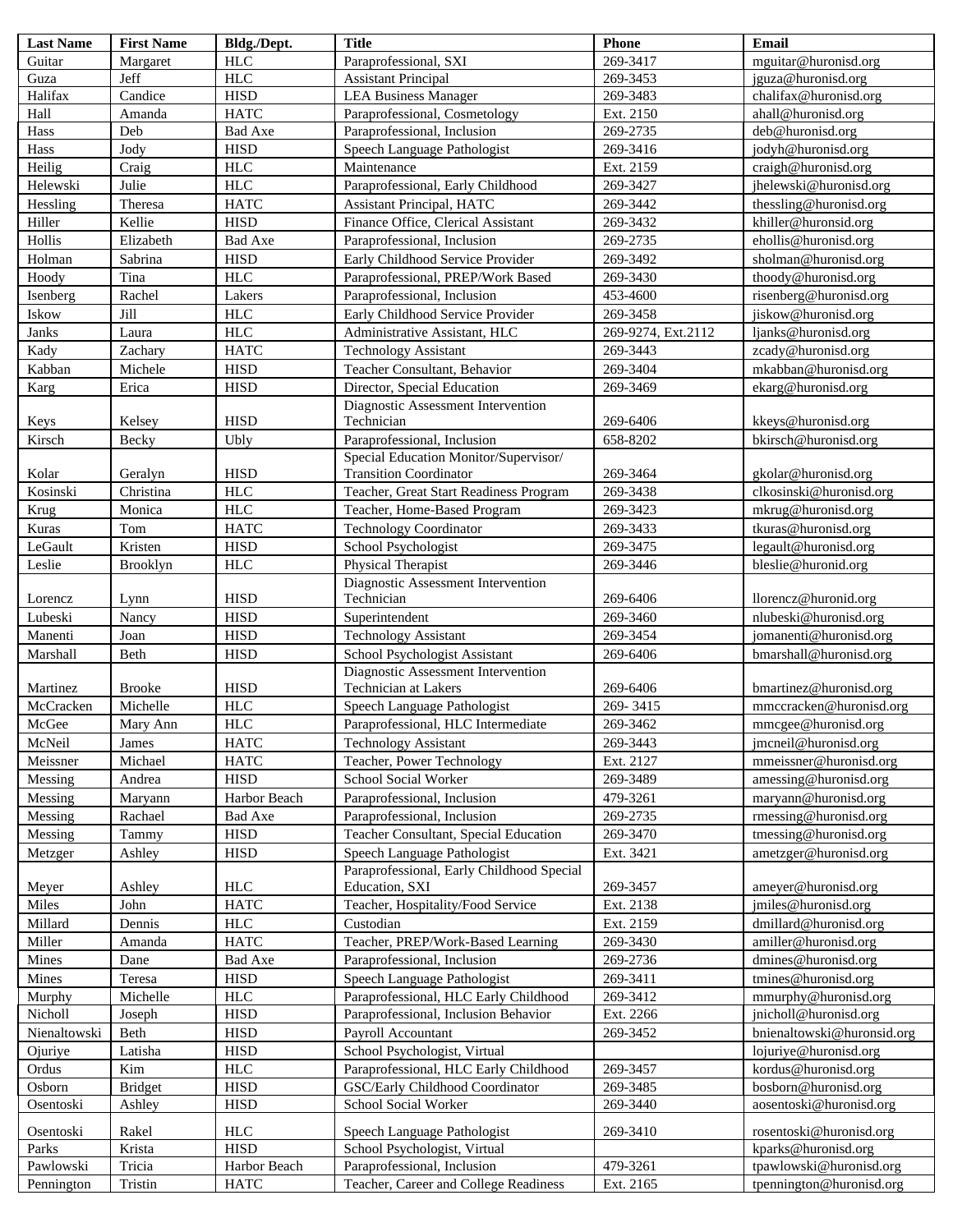| <b>Last Name</b> | <b>First Name</b> | Bldg./Dept.    | <b>Title</b>                              | Phone        | Email                     |
|------------------|-------------------|----------------|-------------------------------------------|--------------|---------------------------|
| Peplinski        | Marilyn           | <b>HISD</b>    | Teacher Consultant, Literacy, K-2         | 269-3451     | mpeplinski@huronisd.org   |
|                  |                   |                | Teacher, Early Childhood Special          |              |                           |
| Perry            | Julie             | <b>HLC</b>     | Education                                 | 269-3457     | jperry@huronisd.org       |
| Pfaff            | Vicki             | <b>HISD</b>    | School Psychologist Assistant             | 269-6406     | vpfaff@huronisd.org       |
| Pitt             | Sara              | <b>HLC</b>     | Speech Language Pathologist/Project Find  | 269-3406     | spitt@huronisd.org        |
| Podlesney        | Jessica           | Lakers         | Paraprofessional, Inclusion               | 453-4600     | jlpodlesney@huronisd.org  |
| Popour           | Trent             | <b>HATC</b>    | Custodian                                 | Ext. 2100    | tpopour@huronisd.org      |
|                  |                   |                | Executive Administrative Assistant to the |              |                           |
|                  |                   |                | Superintendent/ Pupil Accounting          |              |                           |
| Potter           | Tracy             | <b>HISD</b>    | Auditor/Truancy Officer                   | 269-3461     | tpotter@huronisd.org      |
| Powell           | Kristy            | <b>HISD</b>    | Teacher Consultant, Special Education     | 269-3480     | kpowell@huronisd.org      |
| Pratt            | Joe               | <b>HISD</b>    | School Social Worker                      | 269-3448     | jdpratt@huronisd.org      |
| Pratt            | Melissa           | <b>HISD</b>    | Paraprofessional, Inclusion Behavior      | Ext. 2266    | mpratt@huronisd.org       |
| Preston          | Laurie            | <b>HISD</b>    | Teacher Consultant, Literacy Grades 3-5   | 269-3450     | lpreston@huronisd.org     |
|                  |                   |                | Paraprofessional, Transition Supports     |              |                           |
| Prill            | Carrie            | <b>HISD</b>    | Provider                                  | 989-803-3344 | cprill@huronisd.org       |
| Proctor          | Emily             | <b>HISD</b>    | Speech Language Pathologist               | 269-3420     | eproctor@huronisd.org     |
| Quintano         | Jillian           | <b>HISD</b>    | School Social Worker                      | 269-3429     | jquintano@huronisd.org    |
| Quick            | Jennifer          | <b>HISD</b>    | Speech Language Pathologist, intern       | 269-3420     | jquick@huronisd.org       |
| Richmond         | Nichole           | ${\rm HLC}$    | Paraprofessional, HLC Early Childhood     | 269-3457     | nrichmond@huronisd.org    |
| Rick-Hessling    | Stacy             | <b>HISD</b>    | Finance Office, Purchasing                | 269-3414     | srick@huronisd.org        |
|                  |                   |                | Diagnostic Assessment Intervention        |              |                           |
| Riske            | Carly             | <b>HISD</b>    | Technician                                | 269-6406     | criske@huronisd.org       |
| Riske            | Steven            | <b>HATC</b>    | Paraprofessional, Power Technology        | Ext. 2127    | sriske@huronisd.org       |
| Roggenbuck       | Kristine          | <b>HISD</b>    | Business Service, Accountant              | Ext. 2120    | kroggenbuck@huronisd.org  |
| Ruth             | Jessica           | <b>HLC</b>     | Paraprofessional, HLC Early Childhood     | 269-3427     | jessicar@huronisd.org     |
| Ruth             | Matthew           | <b>HATC</b>    | Teacher, Computer Aided Drafting          | Ext. 2148    | mruth@huronisd.org        |
| Rutkowski        | Lisa              | <b>HISD</b>    | School Psychologist                       | 269-3463     | lrutkowski@huronisd.org   |
| Schramski        | Melissa           | <b>HLC</b>     | Teacher, Great Start Readiness Program    | 269-3412     | mschramski@huronisd.org   |
| Schumacher       | Rebecca           | <b>HLC</b>     | Teacher, Secondary MOCI                   | 269-3419     | rschumacher@huronisd.org  |
|                  |                   |                | Executive Administrative Assistant,       |              |                           |
| Siemen           | Kim               | <b>HISD</b>    | Special Education                         | 269-3466     | ksiemen@huronisd.org      |
| Siemen           | Maria             | <b>HISD</b>    | Finance Office, LEA Payroll Clerk         | 269-3490     | msiemen@huronisd.org      |
| Sievert          | Stacy             | <b>HISD</b>    | Occupational Therapist                    | 269-3425     | ssievert@huronisd.org     |
| Smalley          | <b>Brent</b>      | <b>HATC</b>    | Custodian                                 | Ext 2100     | bsmalley@huronisd.org     |
| Smith            | Sandi             | <b>HATC</b>    | Student Services Specialist, HATC         | 269-3431     | ssmith@huronisd.org       |
| Sobczak          | Lori              | <b>Bad Axe</b> | Paraprofessional, Inclusion               | 269-2735     | lsobczak@huronisd.org     |
| Stinson          | Cathy             | <b>HISD</b>    | School Social Worker                      | 269-3426     | cathys@huronisd.org       |
| Susalla          | Sherry            | ${\rm HLC}$    | Paraprofessional, Job Coach               | 269-3434     | ssusalla@huronisd.org     |
| Swartz           | Ryan              | <b>HATC</b>    | Teacher, Law Enforcement                  | Ext 2170     | rswartz@huronisd.org      |
|                  |                   |                | <b>Business Office, Human Resource</b>    |              |                           |
| Toner            | Julie             | ${\rm HISD}$   | Specialist                                | 269-3467     | jtoner@huronisd.org       |
| Trusock          | Jennifer          | ${\rm HISD}$   | Teacher Consultant, Math and Data         | 269-3476     | jtrusock@huronisd.org     |
| Tuckey           | Terry             | <b>HATC</b>    | Teacher, Automotive                       | Ext 2128     | ttuckey@huronisd.org      |
| Turner           | Casey             | <b>HATC</b>    | Teacher, Visual Communications            | Ext 2136     | cturner@huronisd.org      |
| Turner           | Jennifer          | ${\rm HLC}$    | Teacher, Secondary S.T.E.P.S.             | 269-3422     | jturner@huronisd.org      |
| VanConant        | Katie             | ${\rm HLC}$    | Principal, HLC                            | 269-3408     | kvanconent@huronisd.org   |
| Viers            | Issac             | ${\rm HISD}$   | School Social Worker                      | 269-3409     | iviers@huronisd.org       |
| Viers            | Stacey            | ${\rm HISD}$   | Finance Office, LEA Business Manager      | 269-3486     | sviers@huronisd.org       |
| Vigenski         | Jessica           | <b>HATC</b>    | Teacher, Health Sciences                  | Ext 2131     | jvigenski@huronisd.org    |
| Volk             | Jodi              | ${\rm HISD}$   | Paraprofessional, Behavior Support        | Ext 2104     | jvolk@huronisd.org        |
| Volmering        | Jessica           | ${\rm HISD}$   | <b>Great Start Parent Liaison</b>         | 269-3493     | jvolmering@huronisd.org   |
| Vowell           | Vicki             | ${\rm HLC}$    | Paraprofessional, HLC Elementary          | 269-3439     | vvowell@huronisd.org      |
| Wagester         | Kelly             | ${\rm HISD}$   | Finance Associate, Fiscal Services        | 269-3478     | kellyw@huronisd.org       |
|                  |                   |                | Paraprofessional, Construction /Building  |              |                           |
| Wagester         | Kyle              | <b>HATC</b>    | Technology                                | Ext. 2144    | kylew@huronisd.org        |
| Walker           | Lane              | <b>HATC</b>    | Principal/CTE Director                    | 269-3437     | lwalker@huronisd.org      |
| Walsh            | Deb               | ${\rm HISD}$   | Teacher Consultant, Special Education     | 269 3444     | dwalsh@huronisd.org       |
| Wasierski        | Holly             | ${\rm HISD}$   | School Social Worker                      | 269-3445     | hollyw@huronisd.org       |
| Whipple          | Scott             | ${\rm HISD}$   | Teacher Consultant, Science               | 269-3481     | swhipple@huronisd.org     |
| Williams-Muz     | Julie             | ${\rm HISD}$   | Director of Business Operations           | 269-3472     | jwilliams@huronisd.org    |
| Wisneski         | Emily             | North Huron    | Paraprofessional, Inclusion               | 874-4103     | ewisneski@huronisd.org    |
| Wolschlager      | Alissa            | ${\rm HLC}$    | School Social Worker, Early Childhood     | 269-3477     | awolschlager@huronisd.org |
|                  |                   |                |                                           |              |                           |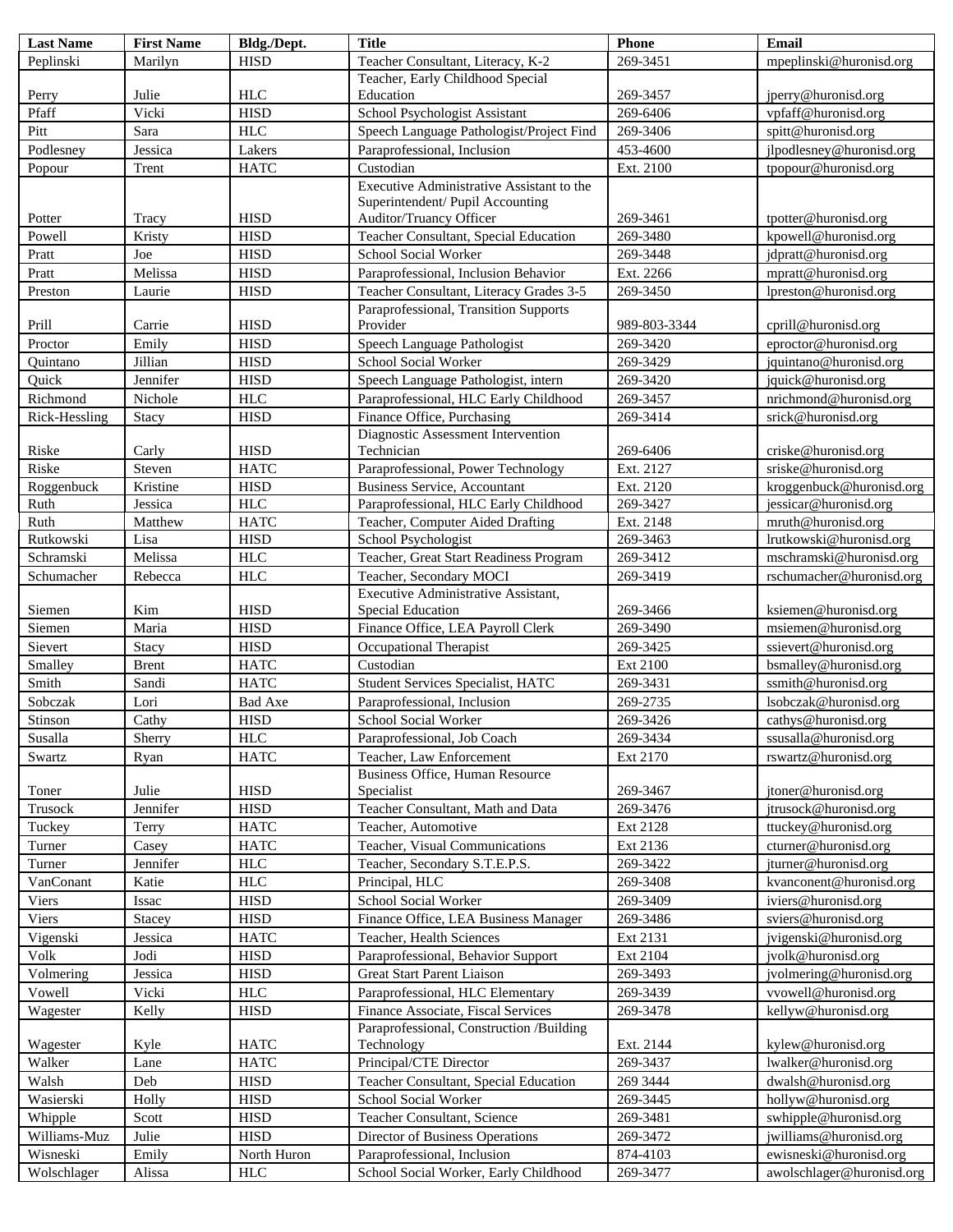| <b>Last Name</b> | <b>First Name</b> | Bldg./Dept. | Title                                  | <b>Phone</b> | Email                  |
|------------------|-------------------|-------------|----------------------------------------|--------------|------------------------|
|                  |                   |             | Diagnostic Assessment Intervention     |              |                        |
| Woodward         | Autumn            | <b>HISD</b> | Technician                             | 269-6406     | awoodward@huronisd.org |
| Yoder            | Phyllis           | <b>HLC</b>  | School Nurse/Early On                  | 269-3484     | pyoder@huronisd.org    |
| Young            | Stephanie         | <b>HLC</b>  | Teacher, Adult MOCI                    | 269-3434     | syoung@huronisd.org    |
|                  |                   |             | MI-STEM Director for Huron, Sanilac,   |              |                        |
| Zagorski         | Kristen           | <b>HISD</b> | Tuscola                                | Ext. 2187    | kzagorski@huronisd.org |
| Zang             | Joanne            | <b>HISD</b> | Teacher Consultant, Special Education  | 269-3482     | jz@huronisd.org        |
| Zurek            | Carol             | <b>HLC</b>  | Teacher, Great Start Readiness Program | 269-3427     | czurek@huronisd.org    |

#### **HURON COUNTY RURAL SCHOOLS**

| First       |                   |                  |                                |
|-------------|-------------------|------------------|--------------------------------|
| <b>Name</b> | <b>Title</b>      | Phone            | Email                          |
| Julie       | Coordinator       | 989-551-5293     | italaski@huronisd.org          |
| Kim         | Special Education | 989-269-7772     | ktoner@hcrschools.com          |
| Jackie      | Art               | 989-553-1031     | jacquelinewehner1031@gmail.com |
| Danielle    | Music             | 248-882-6187     | Dani.n.mezzo@gmail.com         |
|             | Intervention      |                  | iparker@hcrschools.com         |
|             | Jennessa          | paraprofessional | 989-712-0555                   |

# **CHURCH SCHOOL District School Code 00692 2927 Crockard Road, Bad Axe, MI 48413**

(989) 269-7772 Phone

church@hcrschools.com

|                  | Cheryl Smith      | President |                         |
|------------------|-------------------|-----------|-------------------------|
| <b>Board of</b>  | Dolores Gorkowski | Secretary |                         |
| <b>Education</b> | Cynthia Prill     | Freasurer |                         |
|                  | Greg Smith        | Trustee   |                         |
|                  |                   |           | Email                   |
|                  | Shannon Taylor    | Teacher   | church@hcrschools.com   |
|                  | Marsha Cleland    | Teacher   | mcleland@hcrschools.com |

| Shannon Taylor | Teacher | church@hcrschools.com        |
|----------------|---------|------------------------------|
| Marsha Cleland | Teacher | mcleland@hcrschools.com      |
| Denise Crowe   | Aide    | dcrowe.church@hcrschools.com |

#### **COLFAX TOWNSHIP DISTRICT NO. 1 BIG BURNING SCHOOL District School Code 00319 1509 N. Van Dyke, Bad Axe, MI 48413** (989) 269-8853 **Phone** (989) 269-8853 **Fax (call first)**

[bigb@hcrschools.com](mailto:bigb@hcrschools.com)

|                                     | David Clardie    | President |                              |
|-------------------------------------|------------------|-----------|------------------------------|
| <b>Board of</b><br><b>Education</b> | Coleen Sutton    | Secretary |                              |
|                                     | June Osantowski  | Treasurer |                              |
|                                     |                  |           | Email                        |
|                                     | Michelle Daniels | Teacher   | bigb@hcrschools.com          |
|                                     | Pam Bechler      | Aide      | pbechler.bigb@hcrschools.com |
|                                     | Lori Perez       | Aide      | lperez.bigb@hcrschools.com   |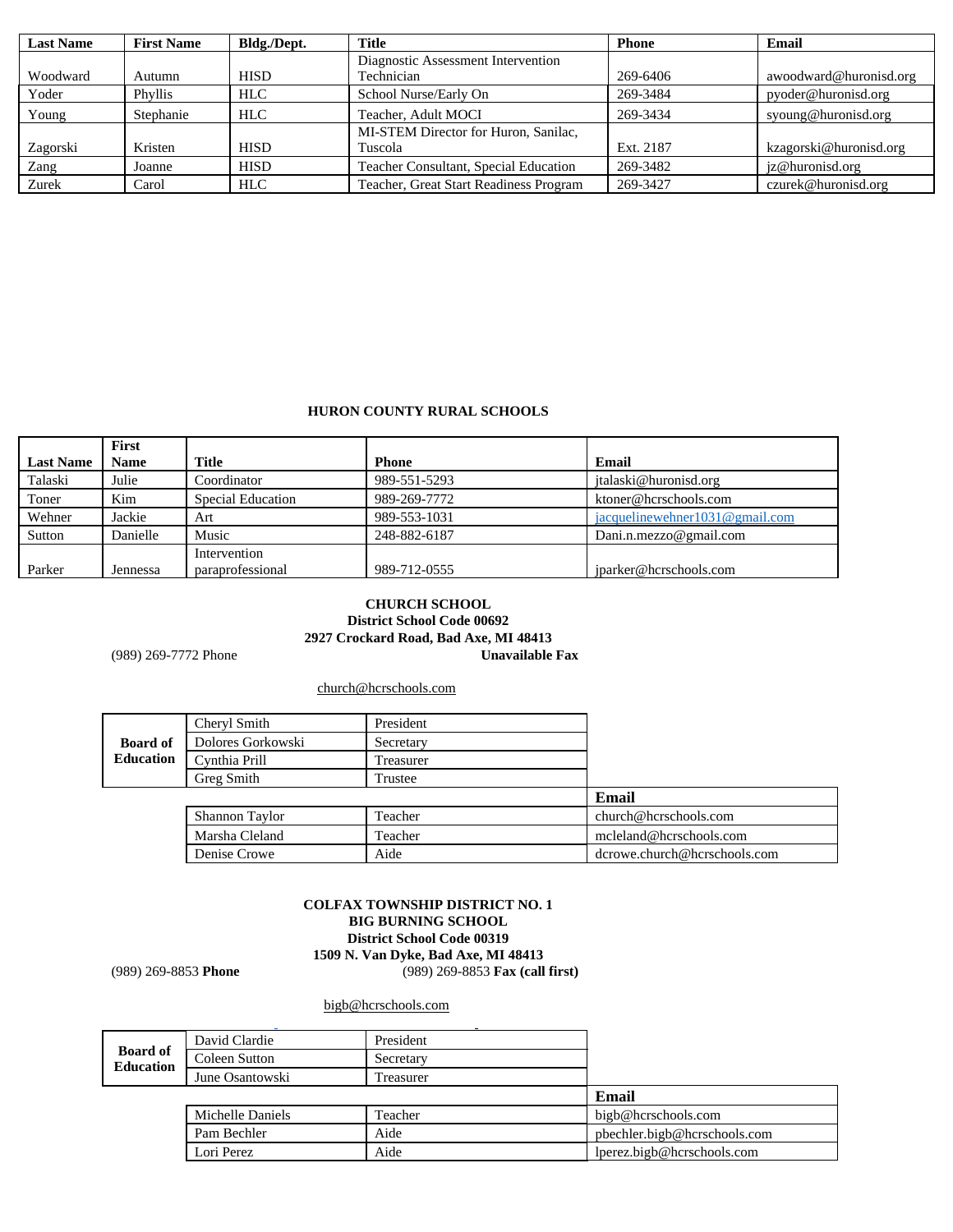## **SIGEL TOWNSHIP DISTRICT NO. 3 ADAMS SCHOOL District School Code 05441 4151 Section Line, Road Bad Axe, MI 48413**

(989) 269-8944 **Phone** 

#### [adams@hcrschools.com](mailto:adams@hcrschools.com)

|                              | Brian Learman    | President |                               |
|------------------------------|------------------|-----------|-------------------------------|
| <b>Board of</b><br>Education | Keri Tenbusch    | Secretary |                               |
|                              | Curt Tenbusch    | Treasurer |                               |
|                              |                  |           | Email                         |
|                              | Jessica Tenbusch | Teacher   | adams@hcrschools.com          |
|                              | Sally Kiehl      | Teacher   | skiehl.adams@hcrschools.com   |
|                              | Colleen Guza     | Aide      | cguza.adams@hcrschools.com    |
|                              | Brenda Kempisty  | Aide      | bkemisty.adams@hcrschools.com |

## **SIGEL TOWNSHIP DISTRICT NO. 4 ECCLES SCHOOL District School Code 01088 5754 Section Line Road, Harbor Beach, MI 48441 first)**

(989) 479-9266 **Phone** (989) 479-9266 **Fax (call** 

#### [eccles@hcrschools.com](mailto:eccles@hcrschools.com)

|                                     | Gary Booms        | President |                                   |
|-------------------------------------|-------------------|-----------|-----------------------------------|
| <b>Board of</b><br><b>Education</b> | Kelly Zurek       | Secretary |                                   |
|                                     | Julie Talaski     | Treasurer |                                   |
|                                     |                   |           | Email                             |
|                                     | Anne Kennedy      | Teacher   | eccles@hcrschools.com             |
|                                     | Amanda Hallock    | Teacher   | amandagrek22@gmail.com            |
|                                     | Jodi Geiger       | Aide      | jgeiger.eccles@hcrschools.com     |
|                                     | Denise Puvalowski | Aide      | dpuvalowski.eccles@hcrschools.com |

#### **VERONA TOWNSHIP DISTRICT NO. 1 VERONA MILLS SCHOOL District School Code 04293 3487 School Street, Bad Axe, MI 48413** (989) 269-7054 **Phone** (989) 269-9033 **Fax**

[veronamills@hcrschools.com](mailto:adams@hcrschools.com)

|                                     | Ben Edwards    | President |                            |
|-------------------------------------|----------------|-----------|----------------------------|
| <b>Board of</b><br><b>Education</b> | Paul Kanaski   | Secretary |                            |
|                                     | Karen Kanaski  | Treasurer |                            |
|                                     |                |           |                            |
|                                     |                |           | Email                      |
|                                     | Amy Schweitzer | Teacher   | veronamills@hcrschools.com |

Audrey Siemen Aide Aide asieme[n.veronamills@hcrschools.com](mailto:adams@hcrschools.com)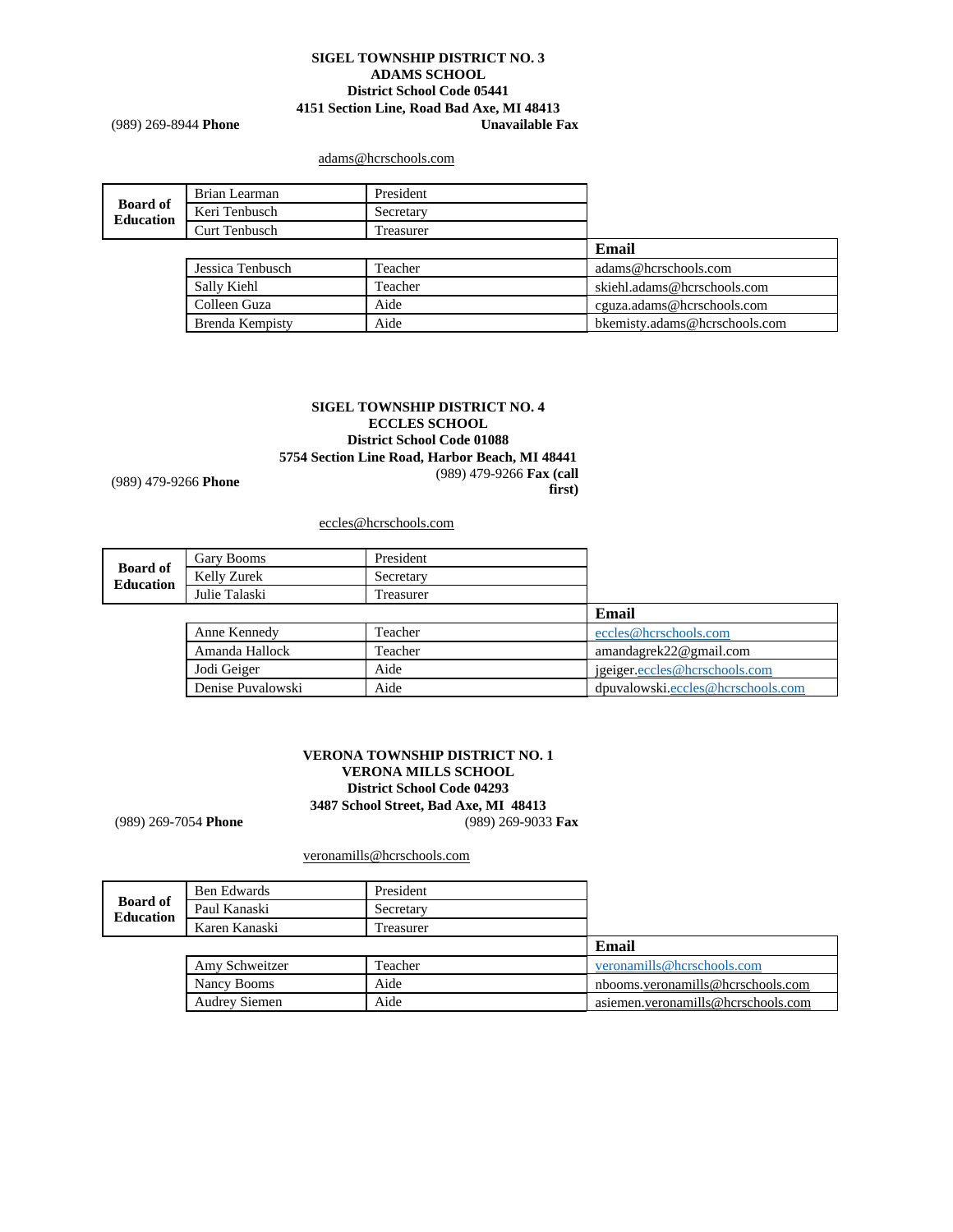#### **BAD AXE PUBLIC SCHOOLS School Code No. 32-010 DISTRICT OFFICE 200 N. Barrie Road, Suite 100, Bad Axe, MI 48413**

| $(989)269-9938$ Phone<br>(989) 803-9022 Transportation    |                                      | $(989)269-2739$ Fax                          |
|-----------------------------------------------------------|--------------------------------------|----------------------------------------------|
|                                                           | <b>BAD AXE HIGH SCHOOL</b>           |                                              |
| $(989)269-9593$ Phone<br>(989)803-9011 Counselor's Office |                                      | $(989)269-6947$ Fax<br>$(989)803 - 9080$ Fax |
|                                                           | <b>BAD AXE ELEMENTARY SCHOOL</b>     |                                              |
|                                                           | 404 Hatchet Drive, Bad Axe, MI 48413 |                                              |
| $(989)269 - 2736$ Phone                                   |                                      | $(989)803-9097$ Fax                          |
|                                                           | <b>BAD AXE MIDDLE SCHOOL</b>         |                                              |
|                                                           | 750 S. Van Dyke, Bad Axe, MI 48413   |                                              |
| (989)269-2735 <b>Phone</b>                                |                                      | (989)269-9001 <b>Fax</b>                     |

#### **ASCENT HIGH SCHOOL 309 N. Outer Drive, Bad Axe, MI 48413**

(989)269-2737 **Phone** (989)803-9005 **Fax**

|                                     | James Hass        | President      |
|-------------------------------------|-------------------|----------------|
|                                     | Nick Checkley     | Vice President |
|                                     | Kenneth Guza      | Secretary      |
| <b>Board of</b><br><b>Education</b> | Denise McVey      | Treasurer      |
|                                     | Briynne McCrea    | Trustee        |
|                                     | Maria Prescott    | Trustee        |
|                                     | Kristen Rifenbark | Trustee        |

| Gregory M.<br>Superintendent<br>Newland | gnewland@badaxeps.org |
|-----------------------------------------|-----------------------|
|-----------------------------------------|-----------------------|

| <b>Last Name</b> | <b>First Name</b> | Bldg./Dept.            | <b>Title</b>                  | Email                     |
|------------------|-------------------|------------------------|-------------------------------|---------------------------|
| <b>Batzer</b>    | Peter             | Middle School          | Principal                     | pbatzer@badaxeps.org      |
| Bogan            | Mike              | District               | <b>Athletic Director</b>      | mbogan@badaxeps.org       |
| <b>Booms</b>     | Mary              | Middle School          | Paraprofessional              | mbooms@badaxeps.org       |
| Boyle            | Kathy             | Elementary             | <b>Special Education</b>      | kboyle@badaxeps.org       |
| <b>Brandel</b>   | Joel              | High School            | Counselor                     | jbrandel@badaxeps.org     |
| <b>Breault</b>   | Melinda           | <b>High School</b>     | Language Arts                 | mbreault@badaxeps.org     |
| <b>Breault</b>   | Robert            | Middle School          | Sixth Grade                   | bbreault@badaxeps.org     |
| <b>Breault</b>   | Sherry            | Elementary             | <b>First Grade</b>            | showard@badaxeps.org      |
| <b>Brining</b>   | Ashlie            | Elementary             | <b>First Grade</b>            | abrining@badaxeps.org     |
| <b>Britt</b>     | Amy               | High School            | Math                          | abritt@badaxeps.org       |
| Brown            | Chenoa            | Middle School          | Paraprofessional              | cbrown@badaxeps.org       |
| Cady             | Sonja             | Elementary             | Paraprofessional              | scady@badaxeps.org        |
| Clancy           | Tammy             | Elementary             | Paraprofessional              | tclancy@badaxeps.org      |
| Clark            | Russ              | Elementary             | Principal                     | rclark@badaxeps.org       |
| Craig            | Chad              | <b>High School</b>     | <b>Special Education</b>      | ccraig@badaxeps.org       |
| Delpiere         | <b>Brian</b>      | <b>District Office</b> | <b>Technology Coordinator</b> | bdelpiere@badaxeps.org    |
| Delpiere         | Kim               | Elementary             | Paraprofessional              | kdelpiere@badaxeps.org    |
| Dennis           | Kurt              | High School            | Principal                     | kdennis@badaxeps.org      |
| Durr             | Kelly             | Ascent                 | Principal                     | kdurr@badaxeps.org        |
| Engel            | Mick              | District               | Custodian                     | mengel@badaxeps.org       |
| Essenmacher      | Tiffany           | High School            | Paraprofessional/Odysseyware  | tessenmacher@badaxeps.org |
| Fabyan           | Debra             | Middle School          | Sixth Grade                   | dfabyan@badaxeps.org      |
| Fischer          | Lauren            | Elementary             | <b>First Grade</b>            | lfischer@badaxeps.org     |
| Fritz            | Melissa           | Elementary             | Paraprofessional              | mfritz@badaxeps.org       |
| Gordon           | Denise            | Elementary             | Second Grade                  | dgordon@badaxeps.org      |
| Grigg            | Donna             | <b>District Office</b> | Administrative Assistant      | dgrigg@badaxeps.org       |
| Guigar           | Mike              | Middle School          | Custodian                     | mguigar@badaxeps.org      |
| Habana           | Noreen            | <b>High School</b>     | Chemistry/Physics//STEM       | nhabana@badaxeps.org      |
| Harrison         | Jennifer          | Middle School          | Paraprofessional              | jharrison@badaxeps.org    |
| Hobkirk          | Stacie            | Middle School          | Third Grade                   | shobkirk@badaxeps.org     |
| Hoeft            | Cathy             | Elementary             | Paraprofessional              | choeft@badaxeps.org       |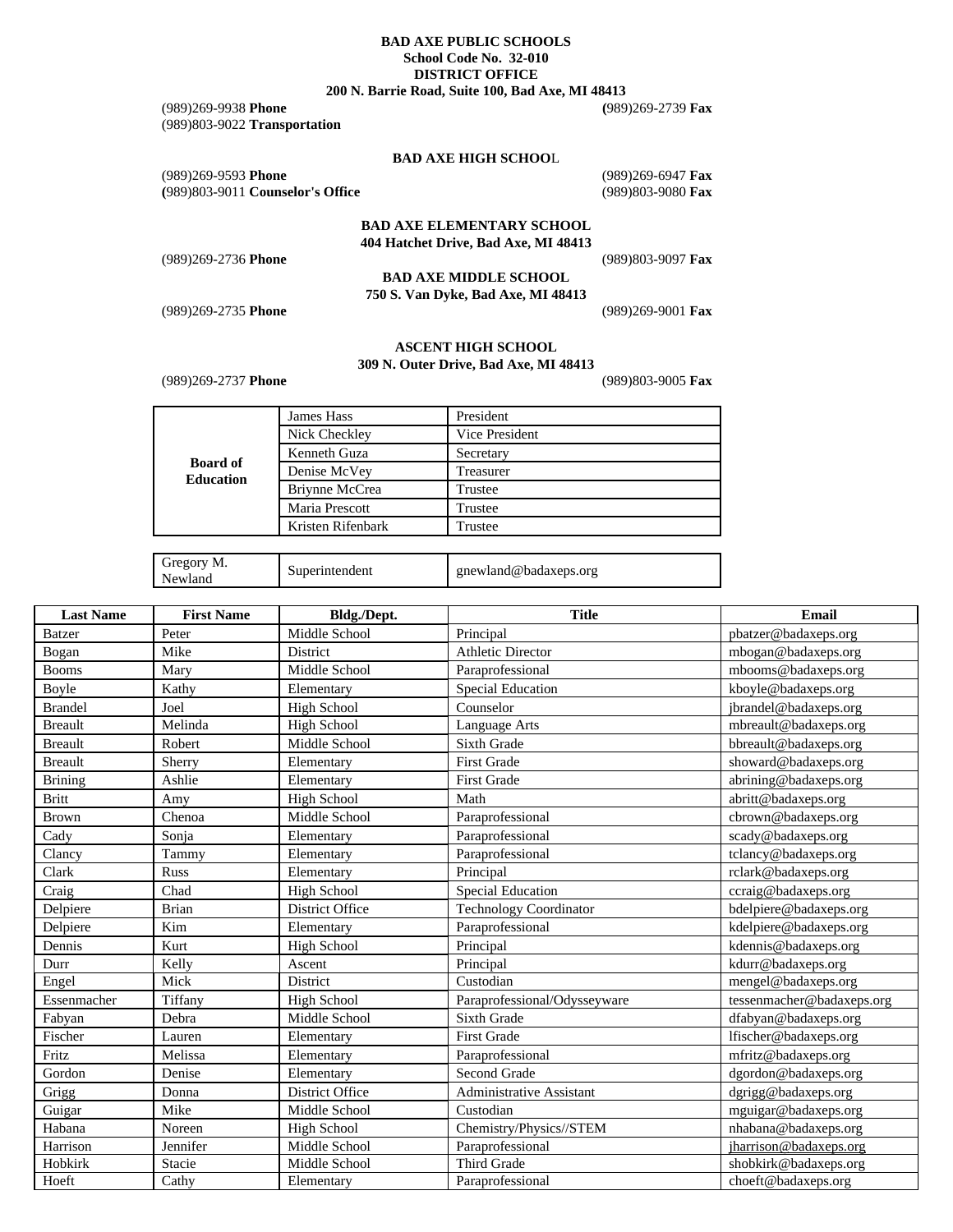| <b>Last Name</b> | <b>First Name</b> | Bldg./Dept.               | <b>Title</b>                                | Email                        |
|------------------|-------------------|---------------------------|---------------------------------------------|------------------------------|
| Hollingsworth    | J. Adam           | High School               | Math                                        | ahollingsworth@badaxeps.org  |
| Hollingsworth    | Micque            | Elementary                | Kindergarten                                | mhollingsworth@badaxeps.org  |
| Hunsanger        | Kelly             | High School               | <b>Special Education</b>                    | khunsanger@badaxeps.org      |
| Hruska           | Tammy             | Elementary                | Young 5s                                    | thruska@badaxeps.org         |
| Jameson          | Dave              | High School               | Custodian                                   | djameson@badaxeps.org        |
| Johnson          | Kelli             | High School               | Math                                        | kjohnson@badaxeps.org        |
| Johnston         | Ron               | Middle School             | Physical Education                          | rjohnston@badaxeps.org       |
| Kaatz            | Randy             | Elementary                | Custodian                                   | rkaatz@badaxeps.org          |
| Kervin           | Debra             | High School               | AP English/English                          | dkervin@badaxeps.org         |
| Kervin           | Thomas            | Middle School             | Fourth Grade                                | tkervin@badaxeps.org         |
| Knarian          | Deborah           | High School               | Spanish                                     | dknarian@badaxeps.org        |
| Kociba           | Melodie           | District Office           | Director of Accounting/Business             | mkociba@badaxeps.org         |
| Kolder           | Kimberly          | Middle School             | <b>Special Education</b>                    | kkolder@badaxeps.org         |
| Krol             | Joe               | High School               | Custodian                                   | jkrol@badaxeps.org           |
| Kuhl             | Samantha          | <b>High School</b>        | <b>Guidance Office Secretary</b>            | skuhl@badaxeps.org           |
| Lacy             | Ashley            | Middle School             | Fourth Grade                                | alacy@badaxeps.org           |
| London           | Abbie             | <b>High School</b>        | <b>Special Education</b>                    | alondon@badaxeps.org         |
| Maurer           | Terri             | Elementary                | Kindergarten                                | tmaurer@badaxeps.org         |
| McBride          | Megan             | <b>High School</b>        | Paraprofessional                            | mmcbride@badaxeps.org        |
| McDermand        | Vicki             | Middle School             | <b>Office Assistant</b>                     |                              |
|                  |                   |                           | Art                                         | vmcdermand@badaxeps.org      |
| McIntyre         | Megan             | <b>High School</b>        | Second Grade                                | mmcintyre@badaxeps.org       |
| Miles            | Heather           | Elementary                |                                             | hmiles@badaxeps.org          |
| Morell           | Michele           | District                  | Food Service Director                       | mmorell@badaxeps.org         |
| Newland          | Melissa           | Middle School             | <b>Special Education</b>                    | mnewland@badaxeps.org        |
| Palmer           | Denice            | High School               | Secretary                                   | dpalmer@badaxeps.org         |
| Pokley           | Kalen             | <b>High School</b>        | Biology/Chemistry                           | kpokley@badaxeps.org         |
| Posluszny        | Toni              | Middle School             | Third Grade                                 | tposluszny@badaxeps.org      |
| Ritter           | Lindsey           | Elementary                | Paraprofessional                            | lritter@badaxeps.org         |
| Rogers           | Amy               | District Office           | Human Resources/Accounts Payable            | arogers@badaxeps.org         |
| Roggenbuck       | Rebecca           | <b>High School</b>        | College Advisor                             | rroggenbuck@badaxeps.org     |
| Roth             | <b>Brad</b>       | Elementary                | Physical Education                          | broth@badaxeps.org           |
| Roth-Guza        | Holly             | <b>High School</b>        | Science/Social Studies                      | hroth@badaxeps.org           |
| Samson           | Rick              | Ascent                    | English                                     | rsamson@badaxeps.org         |
| Schadd           | Donald            | <b>High School</b>        | <b>Industrial Arts</b>                      | dschadd@badaxeps.org         |
| Schlabach        | Joscelyne         | Elementary                | Paraprofessional                            | jschlabach@badaxeps.org      |
| Seltz            | Kelly             | <b>High School</b>        | <b>Special Education</b>                    | kseltz@badaxeps.org          |
| Siemen           | Teresa            | Elementary                | Paraprofessional                            | tsiemen@badaxeps.org         |
| Simon            | Jeni              | Ascent                    | Computer Lab Professional                   | jsimon@badaxeps.org          |
| Smith            | Debra             | High School               | Library Aide                                | dsmith@badaxeps.org          |
| Smith            | George            | District                  | Band/Vocal Music/Choir                      | gsmith@badaxeps.org          |
| Smith            | Rachel            | Middle School             | Fifth Grade                                 | rsmith@badaxeps.org          |
| Stapleton        | Kelly             | Elementary                | Kindergarten                                | kstapleton@badaxeps.org      |
| Steinbis         | JoAnn             | Middle/High School        | <b>Computer Science</b>                     | jsteinbis@badaxeps.org       |
| Still            | Heidi             | District                  | Nurse                                       | hstill@badaxeps.org          |
| Stirrett         | Jessica           | <b>Ascent High School</b> | Secretary                                   | jstirrett@badaxeps.org       |
| Stirrett         | LuAnne            | High School               | Paraprofessional/Odysseyware                | lstirrett@badaxeps.org       |
| Stone            | Randy             | Elementary                | Custodian                                   | rstone@badaxeps.org          |
| Sutherland       | Adam              | <b>High School</b>        | Physical Education/Weight Training/Health   | asutherland@badaxeps.org     |
| Sutherland       | Deanna            | <b>High School</b>        | Language Arts/History                       | dsutherland@badaxeps.org     |
| Swartzendruber   | Autumn            | Elementary/Middle School  | Art                                         | aswartzendruber@badaxeps.org |
| Sweeney          | Keith             | District Office           | Director - Transportation/Buildings/Grounds | ksweeney@badaxeps.org        |
| Talaski          | Tracy             | Middle School             | Secretary                                   | ttalaski@badaxeps.org        |
| Taylor           | Sharon            | Elementary                | Secretary                                   | staylor@badaxeps.org         |
| Tenbusch         | Dee               | Middle School             | Paraprofessional                            | dtenbusch@badaxeps.org       |
| Tetreau          | Mandy             | Elementary                | Paraprofessional                            | mtetreau@badaxeps.org        |
| Turmell          | <b>Brett</b>      | Middle School             | Fifth Grade                                 | bturmell@badaxeps.org        |
| Van Tiem         | Tom               | High School               | Economics/American History/Govt             | tvantiem@badaxeps.org        |
| Varner           | Matt              | High School               | History/Yearbook                            | mvarner@badaxeps.org         |
| Weitenberner     | Leslee            | High School               | Office Aide                                 | lweitenberner@badaxeps.org   |
| Wessels          | Amanda            | <b>High School</b>        | Special Education                           | awessels@badaxeps.org        |
| Wolverton        | Laura             | Middle School             | Third//Fourth Split                         | lwolverton@badaxeps.org      |
| Yackle           | Victoria          | <b>High School</b>        | Ag/FFA/Botany/Zoology                       | vyackle@badaxeps.org         |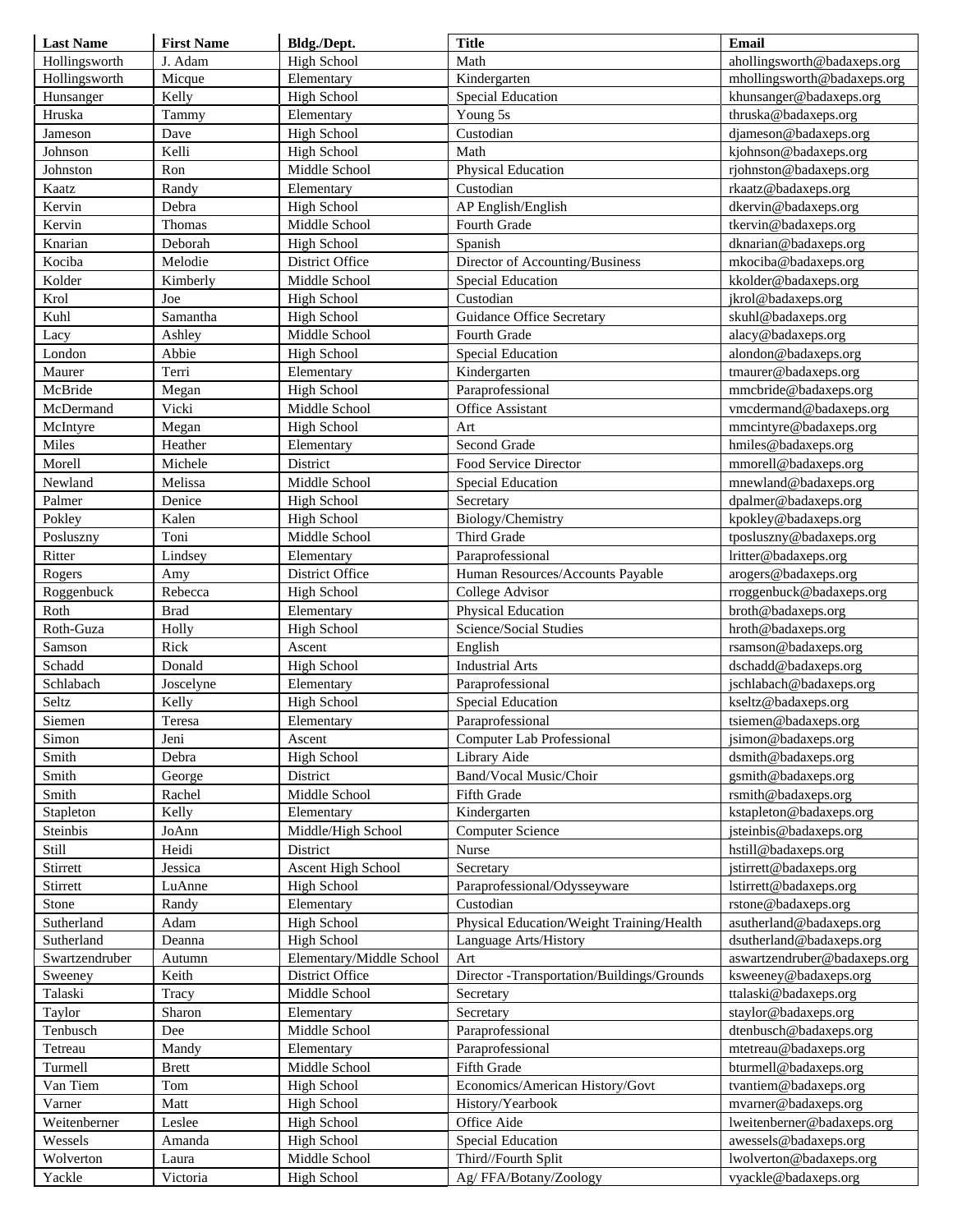#### **CASEVILLE PUBLIC SCHOOLS School Code No. 32-030**

#### **6609 Vine Street, Caseville, MI 48725**

(989) 856-2940 **Administration Phone** (989) 856- 3095 **Fax** (989) 856-7192, (989) 856-2311 **Phone** (989) 856-8641 **K-12 Fax**

|                  | Mike Siegfried      | President            |  |
|------------------|---------------------|----------------------|--|
|                  | Heidi Yeager        | Vice President       |  |
|                  | Peggy Walz          | Secretary            |  |
| <b>Board of</b>  | Gary Miller         | Treasurer            |  |
| <b>Education</b> | Travis Zagorski     | Trustee              |  |
|                  | Dawn Talaski        | Trustee              |  |
|                  | Michelle Norkiewicz | Trustee              |  |
|                  |                     |                      |  |
| Kenneth<br>Ewald | Superintendent      | kewald@cpseagles.org |  |

| <b>Last Name</b> | <b>First Name</b> | Bldg./Dept.                          | <b>Title</b>                                                  | <b>Email</b>              |
|------------------|-------------------|--------------------------------------|---------------------------------------------------------------|---------------------------|
| Bolzman          | Amy               | High School                          | Special Education                                             | abolzman@cpseagles.org    |
| Brannan          | Patrick           | Elementary                           | Fourth Grade                                                  | pbrannan@cpseagles.org    |
| Everson          | Paul              | <b>High School</b>                   | English                                                       | peverson@cpseagles.org    |
| Ewald            | Kenneth           | District                             | Superintendent                                                | kewald@cpseagles.org      |
| Feltner          | Candie            | Middle School                        | Math/ELA                                                      | cfeltner@cpseagles.org    |
| Geiger           | Stephanie         | Elementary                           | Third Grade                                                   | sgeiger@cpseagles.org     |
| Ginther          | Mary              | Middle School                        | Special Education                                             | mginther@cpseagles.org    |
| Glaza            | Crystal           | Elementary/Middle School/High School | Food Service Director                                         | cglaza@cpseagles.org      |
| Goforth          | Shannon           | $K-12$                               | Secretary                                                     | sgoforth@cpseagles.org    |
| Guigar           | Peyton            | Administrative Office                | <b>Administrative Assistant</b>                               | pguigar@cpseagles.org     |
| Haag             | Sarah             | Elementary                           | Special Education                                             | shaag@cpseagles.org       |
| Jaworski         | Kelly             | Elementary                           | First Grade                                                   | kjaworski@cpseagles.org   |
| Jordan           | Sarah             | <b>High School</b>                   | Science                                                       | sjordan@cpseagles.org     |
| Laney            | Vince             | <b>Administrative Office</b>         | Financial Assistant                                           | vlaney@cpseagles.org      |
| Leppek           | Dru               | Middle School/High School            | <b>Mathematics</b>                                            | druleppek@cpseagles.org   |
| McFarlene        | Austin            | $K-12$                               | Physical Education/Health                                     | amcfarlene@cpseagles.org  |
| McLean           | Kerry             | Elementary                           | Kindergarten                                                  | kmclean@cpseagles.org     |
| Merlington       | Amy               | Middle School                        | Science/Social Studies                                        | amerlington@cpseagles.org |
| <b>Nowak</b>     | Remona            | Elementary                           | Fifth Grade                                                   | rnowak@cpseagles.org      |
| Parker           | Kevin             | $K-12$                               | Principal                                                     | kparker@cpseagles.org     |
| Ross             | Molly             | Elementary                           | Second Grade                                                  | mross@cpseagles.org       |
| <b>Shilakes</b>  | Michael           | $K-12$                               | Band/Music                                                    | mshilakes@cpseagles.org   |
| Warchuck         | Ona               | $K-12$                               | Academic Advisor/Special<br><b>Education Coordinator K-12</b> | owarchuck@cpseagles.org   |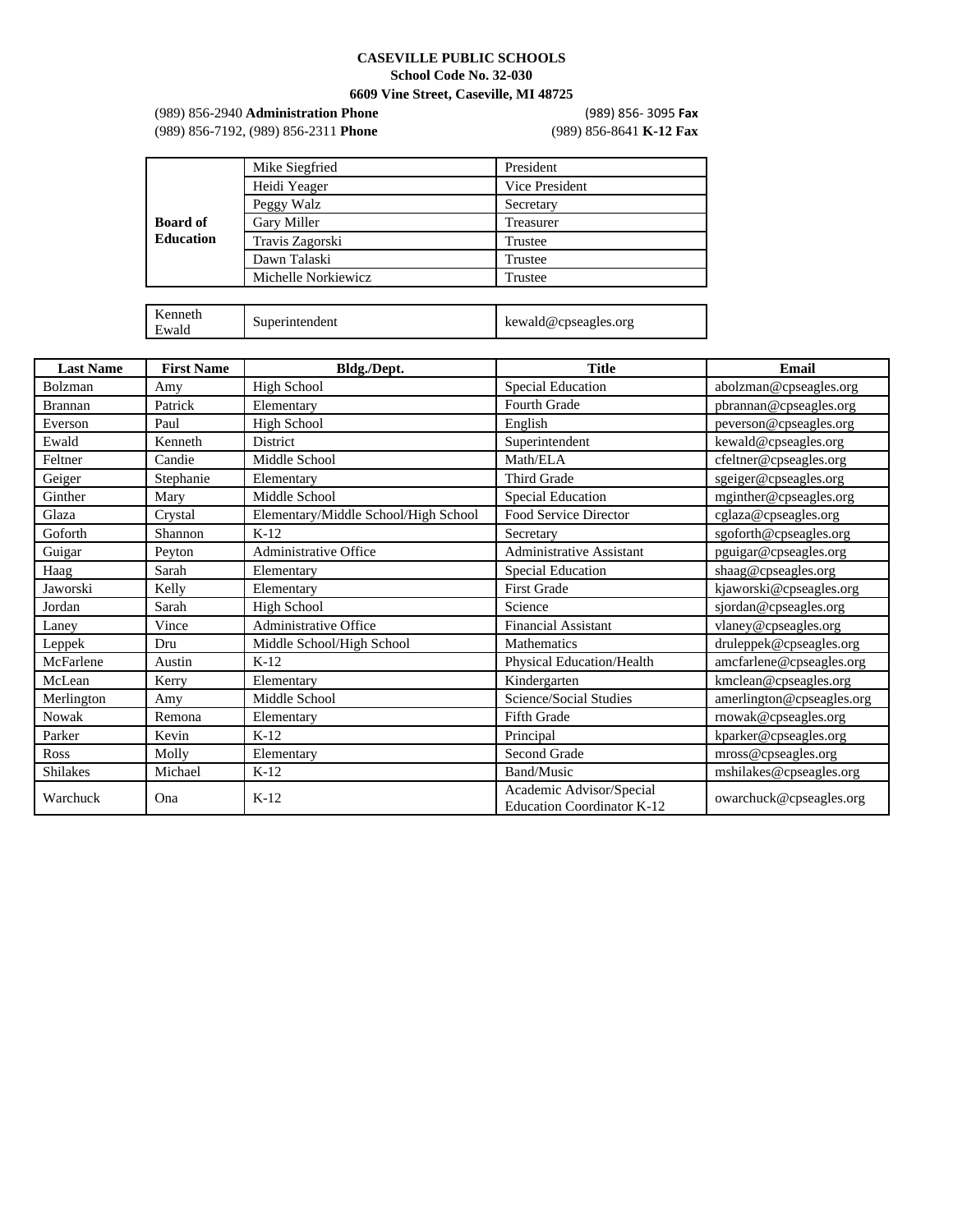# **ELKTON-PIGEON-BAY PORT LAKER SCHOOLS**

**School Code No. 32-050**

**LAKER HIGH SCHOOL AND JUNIOR HIGH SCHOOL 6136 Pigeon Road, Pigeon, MI 48755**

**(**989) 453-4600 **Phone** (989)-453-4629**Administration Fax** (989)-453-4615 **6-12 Fax** (989)453-4629 **DK-5 Fax**

# **LAKER ELEMENTARY**

| 6436 Pigeon Road, Pigeon MI 48755 |  |  |  |
|-----------------------------------|--|--|--|
|-----------------------------------|--|--|--|

|                                     | <b>Todd Tate</b>      | President      |
|-------------------------------------|-----------------------|----------------|
|                                     | <b>Tyler Williams</b> | Vice President |
|                                     | Mary F. Tait          | Secretary      |
| <b>Board of</b><br><b>Education</b> | Heath Krohn           | Treasurer      |
|                                     | Paul Scaddan          | Trustee        |
|                                     | Hans Eichler          | Trustee        |
|                                     | <b>Joel Fritz</b>     | Trustee        |
|                                     |                       |                |

W. Brian Keim Superintendent [bkeim@lakerschools.org](mailto:bkeim@lakerschools.org)

| <b>Last Name</b> | <b>First Name</b> | Bldg./Dept.           | <b>Title</b>                         | <b>Email</b>                  |
|------------------|-------------------|-----------------------|--------------------------------------|-------------------------------|
| Allred           | Kayleen           | Elementary            | Kindergarten                         | kallred@lakerschools.org      |
| Armbruster       | Lauren            | Middle School         | Special Education                    | larmbruster@lakerschools.org  |
| Bechler          | Morgan            | Elementary            | Kindergarten                         | mbechler@lakerschools.org     |
| Carli            | Gianni            | Middle/High School    | PE. Health/Freshman Focus            | gcarli@lakerschools.org       |
| Comai            | Krista            | High School           | <b>SAIL Academy Secretary</b>        | kcomai@lakerschools.org       |
| Copeland         | Scott             | Elementary            | Special Education                    | scopeland@lakerschools.org    |
| Cook             | D'Andre           | Middle/High School    | Virtual Learning Coordinator         | dcook@lakerschools.org        |
| Corrion          | Samantha          | Middle/High School    | Band 5-12/Choir/MS Guided Studies    | scorrion@lakerschools.org     |
| Cucinello        | Haley             | Middle/High School    | Ag Science                           | hcucinello@lakerschools.org   |
| Damm             | Beth              | Elementary            | Developmental Kindergarten           | bdamm@lakerschools.org        |
| Demming          | Rachel            | Elementary            | Paraprofessional                     | rdemming@lakerschools.org     |
| Diebel           | Jeff              | Middle/High School    | <b>Innovation Center Director</b>    | idiebel@lakerschools.org      |
| Diebel           | Mia               | Elementary            | Special Education                    | mdiebel@lakerschools.org      |
| Donovan          | Ward              | Middle/High School    | Art                                  | wdonovan@lakerschools.org     |
| Dubs             | Angela            | Administrative Office | Payroll Clerk                        | adubs@lakerschools.org        |
| Dubs             | Susan             | High School           | Special Education                    | sdubs@lakerschools.org        |
| Esch             | Dee               | Elementary            | Secretary                            | desch@lakerschools.org        |
| Estelle          | Mark              | Elementary            | Fourth Grade                         | mestelle@lakerschools.org     |
| Etzel            | Jeff              | Middle/High School    | Guidance Counselor                   | jetzel@lakerschools.org       |
| Fox              | Marla             | Administrative Office | Administrative Assistant             | mfox@lakerschools.org         |
| Fritz            | Michelle          | Elementary            | Second Grade                         | mfritz@lakerschools.org       |
| Fuller           | Joshua            | Elementary            | Physical Education                   | ifuller@lakerschools.org      |
| Gnagey           | Carla             | Middle/High School    | Paraprofessional                     | cgnagey@lakerschools.org      |
| Golochowicz      | Jodi              | Elementary            | Third Grade                          | jgolochowicz@lakerschools.org |
| Good             | Jonathan          | <b>High School</b>    | Principal                            | igood@lakerschools.org        |
| Gordon           | Tracy             | Elementary            | Second Grade                         | tgordon@lakerschools.org      |
| Grifka           | Dale              | High School           | Algebra                              | dgrifka@lakerschools.org      |
| Helmuth          | Melissa           | Elementary            | Paraprofessional                     | mhelmuth@lakerschools.org     |
| Herman           | Melissa           | Elementary            | Paraprofessional                     | mherman@lakerschools.org      |
| Hicks            | Hannah            | Elementary            | <b>First Grade</b>                   | hhicks@lakerschools.org       |
| Ignash           | Tracey            | Elementary            | Paraprofessional                     | tignash@lakerschools.org      |
| <b>Jurgess</b>   | Lauren            | Elementary            | <b>Fifth Grade</b>                   | ljurgess@lakerschools.org     |
| Keim             | <b>Brian</b>      | Administrative        | Superintendent                       | bkeim@lakerschools.org        |
| Kirkham          | Jeremy            | Elementary            | Fifth Grade                          | jkirkham@lakerschools.org     |
| Klosowski        | Michael           | Administrative Office | Chief Financial Officer              | mklosowski@lakerschools.org   |
| Koroleski        | Heather           | Elementary            | Kindergarten                         | hkoroleski@lakerschools.org   |
| Krohn            | Rebecca           | Elementary            | Counselor                            | rkrohn@lakerschools.org       |
| Lackie           | Cameron           | Middle/High School    | Science/Mechatronics                 | clackie@lakerschools.org      |
| Lemke            | Aimee             | Elementary            | <b>Student Services</b>              | alemke@lakerschools.org       |
| Lebsack          | Scott             | High School           | Chemistry, Physics, Forensic Science | slebsack@lakerschools.org     |
| LeVasseur        | David             | Middle/High School    | Science/PE                           | dlevasseur@lakerschools.org   |
| LeVasseur        | Nicole            | Middle/High School    | <b>Guidance Secretary</b>            | nlevasseur@lakerschools.org   |
| Licht            | Rebecca           | Elementary            | Paraprofessional                     | rlicht@lakerschools.org       |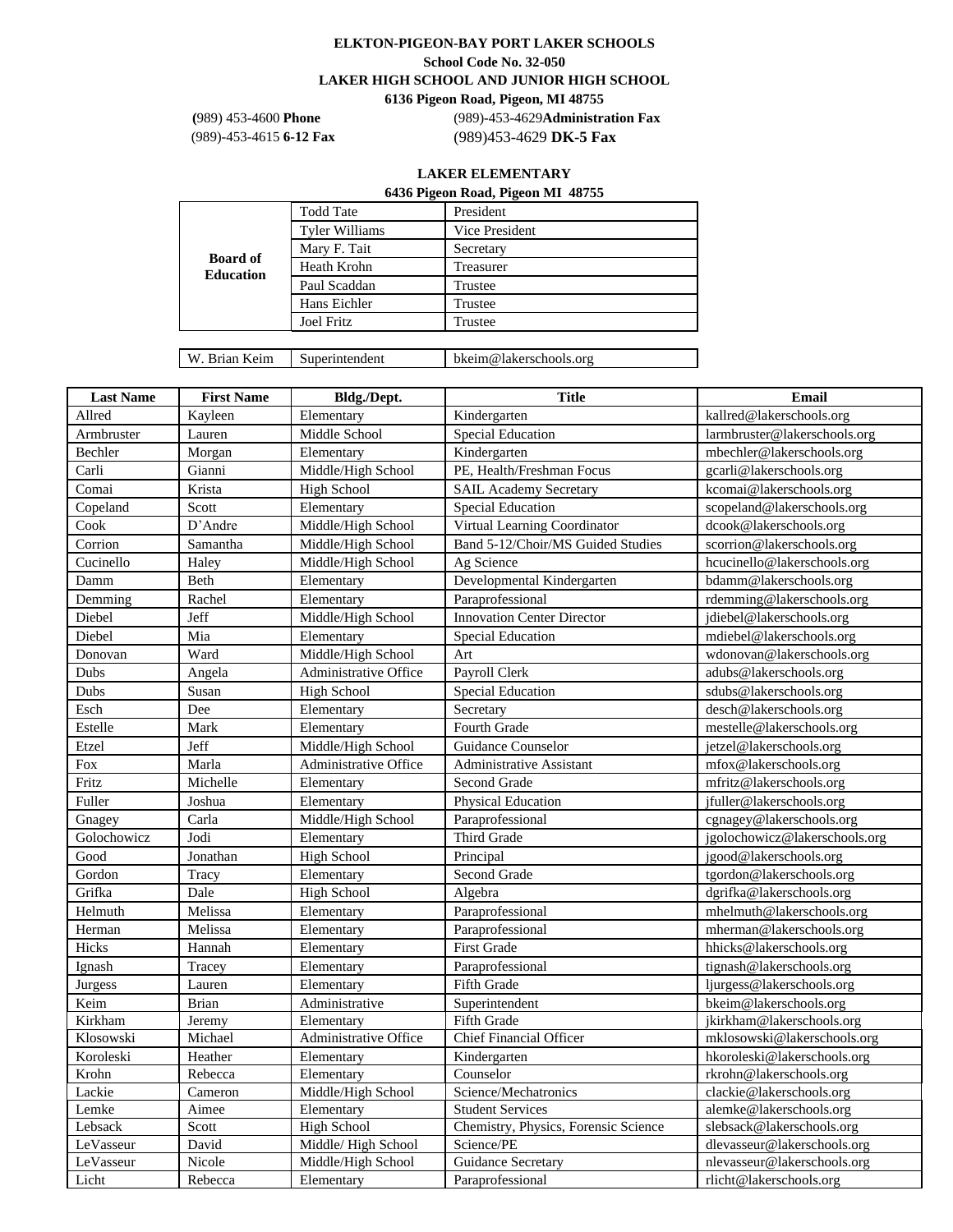| Paraprofessional<br>pmancuso@lakerschools.org<br>Mansuso<br>Paulette<br>Elementary<br>High School<br>Government/Economics, US History<br>jmarquardt@lakerschools.org<br>Marquardt<br>Justin<br>Marks<br>Charlene<br>Paraprofessional<br>cmarks@lakerschools.org<br>Elementary<br>McIntosh<br>Third Grade<br>Joy<br>jmcintosh@lakerschools.org<br>Elementary<br>McIntosh<br>Stephen<br>Middle School<br>English, Academic Focus<br>smcintosh@lakerschools.org<br>Metzger<br>Paraprofessional<br>jmetzger@lakerschools.org<br>Jeanne<br>Elementary<br>Miklovic<br>Scott<br>Middle School<br>smiklovic@lakerschools.org<br>Principal<br>Mossner<br>Ashlee<br>Middle School<br>amossner@lakerschools.org<br>Math<br>Mossner<br>Scott<br>Middle/High School<br>Special Education<br>smossner@lakerschools.org<br>Orlik<br>Jaime<br>jorlik@lakerschools.org<br>Elementary<br>Fourth Grade<br>Park<br>Middle/High School<br>Ami<br>apark@lakerschools.org<br>Special Education<br>Parker<br>Katie<br>Elementary<br>First Grade<br>kparker@lakerschools.org<br>Pike<br>Linda<br>Elementary<br>Fifth Grade<br>lpike@lakerschools.org<br>Pobanz<br>Vicky<br>Middle/High School<br>vpobanz@lakerschools.org<br>Paraprofessional<br>spopham@lakerschools.org<br>Popham<br>Shannon<br>Elementary<br>First Grade<br>Sandra<br>spost@lakerschools.org<br>Post<br>Elementary<br>Fourth Grade<br>Reibling<br>Michelle<br>mreibling@lakerschools.org<br>Second Grade<br>Elementary<br>Reithel<br>Jill<br>jreithel@lakerschools.org<br><b>Special Education</b><br>Elementary<br>Kim<br>Roughley<br>Third Grade<br>kroughley@lakerschools.org<br>Elementary<br>Russell<br>Deb<br>drussell@lakerschools.org<br>Elementary<br>Paraprofessional<br>jschaefer@lakerschools.org<br>Schaefer<br>Jamie<br>Middle School<br>Science/Computers<br>Science/STEM/Social Studies<br>Scharf<br>Middle School<br>tscharf@lakerschools.org<br>Tyler<br><b>Sears</b><br>Tina<br>Middle/High School<br><b>Student Responsibility Room</b><br>tsears@lakerschools.org<br>David<br>Technology<br>dsegroves@lakerschools.org<br>Segroves<br>District<br>Middle/High School<br>ssegroves@lakerschools.org<br>Stephanie<br>Spanish/Theatre<br>Segroves<br>Paraprofessional<br>dsimmons@lakerschools.org<br>Simmons<br>Donna<br>Elementary<br>Smith<br>Middle School<br>Brenda<br><b>Social Studies</b><br>brsmith@lakerschools.org<br>Smith<br>Karen<br>ksmith@lakerschools.org<br><b>High School</b><br><b>English/Senior Strategies</b><br>Smith<br>Third Grade<br>Rachel<br>rsmith@lakerschools.org<br>Elementary<br>Smithers<br>asmithers@lakerschools.org<br>Amy<br>Elementary<br>Art /Technology<br>Snider<br>David<br>Middle/High School<br>English<br>dsnider@lakerschools.org<br>Snider<br>Biology/Human Body/Physical Science<br>Kerri<br><b>High School</b><br>ksnider@lakerschools.org<br>Cathy<br>Paraprofessional<br>Steele<br>csteele@lakerschools.org<br>Elementary<br>Stone-Webber<br>Caitlin<br>Director, Learning/Apprentice Program<br><b>High School</b><br>cstonewebber@lakerschools.org<br>Julie<br>Middle/High School<br>jstoyka@lakerschools.org<br>Stoyka<br>English<br>Suggitt<br>Paraprofessional<br>ksuggitt@lakerschools.org<br>Kristen<br>Elementary<br>Jeff<br>jtalaski@lakerschools.org<br>Talaski<br>District<br>Building/Grounds/Transportation<br>Kayle<br>Middle School<br><b>Special Education</b><br>kthepsourinthone@lakerschools.org<br>Thepsourinthone<br>Amber<br>Paraprofessional<br>Turner<br>aturner@lakerschools.org<br>Elementary<br>Jill<br>VerBurg<br>Elementary<br>Principal<br>jverburg@lakerschools.org<br>Stephen<br><b>High School</b><br>Physical Education<br>sverburg@lakerschools.org<br>VerBurg<br>Jennifer<br>Middle/High School<br>jviers@lakerschools.org<br>Viers<br>Secretary<br>Voelker<br>Peggy<br>Paraprofessional<br>pvoelker@lakerschools.org<br>Elementary<br>Weisenbach<br>Administrative Office<br><b>Public Relations</b><br>tweisenbach@lakerschools.org<br>Traci<br>swilson@lakerschools.org<br>Wilson<br>Sharon<br>Paraprofessional<br>Elementary<br>Yoder<br>Kim<br>Middle School<br>Interventionist<br>kyoder@lakerschools.org<br>Yoder<br>Shane<br><b>High School</b><br>Psychology/Media/History/Sociology<br>syoder@lakerschools.org<br>Michelle<br>Young<br>Elementary<br>Paraprofessional<br>myoung@lakerschools.org<br>Zarnke<br>Jessica<br>jzarnke@lakerschools.org<br>Elementary<br>Music<br>Ziel<br>Middle/High School<br><b>Student Support Coordinator</b><br>aziel@lakerschools.org<br>Anne | <b>Last Name</b> | <b>First Name</b> | Bldg./Dept. | <b>Title</b> | <b>Email</b> |
|-----------------------------------------------------------------------------------------------------------------------------------------------------------------------------------------------------------------------------------------------------------------------------------------------------------------------------------------------------------------------------------------------------------------------------------------------------------------------------------------------------------------------------------------------------------------------------------------------------------------------------------------------------------------------------------------------------------------------------------------------------------------------------------------------------------------------------------------------------------------------------------------------------------------------------------------------------------------------------------------------------------------------------------------------------------------------------------------------------------------------------------------------------------------------------------------------------------------------------------------------------------------------------------------------------------------------------------------------------------------------------------------------------------------------------------------------------------------------------------------------------------------------------------------------------------------------------------------------------------------------------------------------------------------------------------------------------------------------------------------------------------------------------------------------------------------------------------------------------------------------------------------------------------------------------------------------------------------------------------------------------------------------------------------------------------------------------------------------------------------------------------------------------------------------------------------------------------------------------------------------------------------------------------------------------------------------------------------------------------------------------------------------------------------------------------------------------------------------------------------------------------------------------------------------------------------------------------------------------------------------------------------------------------------------------------------------------------------------------------------------------------------------------------------------------------------------------------------------------------------------------------------------------------------------------------------------------------------------------------------------------------------------------------------------------------------------------------------------------------------------------------------------------------------------------------------------------------------------------------------------------------------------------------------------------------------------------------------------------------------------------------------------------------------------------------------------------------------------------------------------------------------------------------------------------------------------------------------------------------------------------------------------------------------------------------------------------------------------------------------------------------------------------------------------------------------------------------------------------------------------------------------------------------------------------------------------------------------------------------------------------------------------------------------------------------------------------------------------------------------------------------------------------------------------------------------------------------------------------------------------------------------------------------------------------------------------------------------------------------------------------------------------------------------------------------------------------------------------------------------------------------------------------------------------|------------------|-------------------|-------------|--------------|--------------|
|                                                                                                                                                                                                                                                                                                                                                                                                                                                                                                                                                                                                                                                                                                                                                                                                                                                                                                                                                                                                                                                                                                                                                                                                                                                                                                                                                                                                                                                                                                                                                                                                                                                                                                                                                                                                                                                                                                                                                                                                                                                                                                                                                                                                                                                                                                                                                                                                                                                                                                                                                                                                                                                                                                                                                                                                                                                                                                                                                                                                                                                                                                                                                                                                                                                                                                                                                                                                                                                                                                                                                                                                                                                                                                                                                                                                                                                                                                                                                                                                                                                                                                                                                                                                                                                                                                                                                                                                                                                                                                                                               |                  |                   |             |              |              |
|                                                                                                                                                                                                                                                                                                                                                                                                                                                                                                                                                                                                                                                                                                                                                                                                                                                                                                                                                                                                                                                                                                                                                                                                                                                                                                                                                                                                                                                                                                                                                                                                                                                                                                                                                                                                                                                                                                                                                                                                                                                                                                                                                                                                                                                                                                                                                                                                                                                                                                                                                                                                                                                                                                                                                                                                                                                                                                                                                                                                                                                                                                                                                                                                                                                                                                                                                                                                                                                                                                                                                                                                                                                                                                                                                                                                                                                                                                                                                                                                                                                                                                                                                                                                                                                                                                                                                                                                                                                                                                                                               |                  |                   |             |              |              |
|                                                                                                                                                                                                                                                                                                                                                                                                                                                                                                                                                                                                                                                                                                                                                                                                                                                                                                                                                                                                                                                                                                                                                                                                                                                                                                                                                                                                                                                                                                                                                                                                                                                                                                                                                                                                                                                                                                                                                                                                                                                                                                                                                                                                                                                                                                                                                                                                                                                                                                                                                                                                                                                                                                                                                                                                                                                                                                                                                                                                                                                                                                                                                                                                                                                                                                                                                                                                                                                                                                                                                                                                                                                                                                                                                                                                                                                                                                                                                                                                                                                                                                                                                                                                                                                                                                                                                                                                                                                                                                                                               |                  |                   |             |              |              |
|                                                                                                                                                                                                                                                                                                                                                                                                                                                                                                                                                                                                                                                                                                                                                                                                                                                                                                                                                                                                                                                                                                                                                                                                                                                                                                                                                                                                                                                                                                                                                                                                                                                                                                                                                                                                                                                                                                                                                                                                                                                                                                                                                                                                                                                                                                                                                                                                                                                                                                                                                                                                                                                                                                                                                                                                                                                                                                                                                                                                                                                                                                                                                                                                                                                                                                                                                                                                                                                                                                                                                                                                                                                                                                                                                                                                                                                                                                                                                                                                                                                                                                                                                                                                                                                                                                                                                                                                                                                                                                                                               |                  |                   |             |              |              |
|                                                                                                                                                                                                                                                                                                                                                                                                                                                                                                                                                                                                                                                                                                                                                                                                                                                                                                                                                                                                                                                                                                                                                                                                                                                                                                                                                                                                                                                                                                                                                                                                                                                                                                                                                                                                                                                                                                                                                                                                                                                                                                                                                                                                                                                                                                                                                                                                                                                                                                                                                                                                                                                                                                                                                                                                                                                                                                                                                                                                                                                                                                                                                                                                                                                                                                                                                                                                                                                                                                                                                                                                                                                                                                                                                                                                                                                                                                                                                                                                                                                                                                                                                                                                                                                                                                                                                                                                                                                                                                                                               |                  |                   |             |              |              |
|                                                                                                                                                                                                                                                                                                                                                                                                                                                                                                                                                                                                                                                                                                                                                                                                                                                                                                                                                                                                                                                                                                                                                                                                                                                                                                                                                                                                                                                                                                                                                                                                                                                                                                                                                                                                                                                                                                                                                                                                                                                                                                                                                                                                                                                                                                                                                                                                                                                                                                                                                                                                                                                                                                                                                                                                                                                                                                                                                                                                                                                                                                                                                                                                                                                                                                                                                                                                                                                                                                                                                                                                                                                                                                                                                                                                                                                                                                                                                                                                                                                                                                                                                                                                                                                                                                                                                                                                                                                                                                                                               |                  |                   |             |              |              |
|                                                                                                                                                                                                                                                                                                                                                                                                                                                                                                                                                                                                                                                                                                                                                                                                                                                                                                                                                                                                                                                                                                                                                                                                                                                                                                                                                                                                                                                                                                                                                                                                                                                                                                                                                                                                                                                                                                                                                                                                                                                                                                                                                                                                                                                                                                                                                                                                                                                                                                                                                                                                                                                                                                                                                                                                                                                                                                                                                                                                                                                                                                                                                                                                                                                                                                                                                                                                                                                                                                                                                                                                                                                                                                                                                                                                                                                                                                                                                                                                                                                                                                                                                                                                                                                                                                                                                                                                                                                                                                                                               |                  |                   |             |              |              |
|                                                                                                                                                                                                                                                                                                                                                                                                                                                                                                                                                                                                                                                                                                                                                                                                                                                                                                                                                                                                                                                                                                                                                                                                                                                                                                                                                                                                                                                                                                                                                                                                                                                                                                                                                                                                                                                                                                                                                                                                                                                                                                                                                                                                                                                                                                                                                                                                                                                                                                                                                                                                                                                                                                                                                                                                                                                                                                                                                                                                                                                                                                                                                                                                                                                                                                                                                                                                                                                                                                                                                                                                                                                                                                                                                                                                                                                                                                                                                                                                                                                                                                                                                                                                                                                                                                                                                                                                                                                                                                                                               |                  |                   |             |              |              |
|                                                                                                                                                                                                                                                                                                                                                                                                                                                                                                                                                                                                                                                                                                                                                                                                                                                                                                                                                                                                                                                                                                                                                                                                                                                                                                                                                                                                                                                                                                                                                                                                                                                                                                                                                                                                                                                                                                                                                                                                                                                                                                                                                                                                                                                                                                                                                                                                                                                                                                                                                                                                                                                                                                                                                                                                                                                                                                                                                                                                                                                                                                                                                                                                                                                                                                                                                                                                                                                                                                                                                                                                                                                                                                                                                                                                                                                                                                                                                                                                                                                                                                                                                                                                                                                                                                                                                                                                                                                                                                                                               |                  |                   |             |              |              |
|                                                                                                                                                                                                                                                                                                                                                                                                                                                                                                                                                                                                                                                                                                                                                                                                                                                                                                                                                                                                                                                                                                                                                                                                                                                                                                                                                                                                                                                                                                                                                                                                                                                                                                                                                                                                                                                                                                                                                                                                                                                                                                                                                                                                                                                                                                                                                                                                                                                                                                                                                                                                                                                                                                                                                                                                                                                                                                                                                                                                                                                                                                                                                                                                                                                                                                                                                                                                                                                                                                                                                                                                                                                                                                                                                                                                                                                                                                                                                                                                                                                                                                                                                                                                                                                                                                                                                                                                                                                                                                                                               |                  |                   |             |              |              |
|                                                                                                                                                                                                                                                                                                                                                                                                                                                                                                                                                                                                                                                                                                                                                                                                                                                                                                                                                                                                                                                                                                                                                                                                                                                                                                                                                                                                                                                                                                                                                                                                                                                                                                                                                                                                                                                                                                                                                                                                                                                                                                                                                                                                                                                                                                                                                                                                                                                                                                                                                                                                                                                                                                                                                                                                                                                                                                                                                                                                                                                                                                                                                                                                                                                                                                                                                                                                                                                                                                                                                                                                                                                                                                                                                                                                                                                                                                                                                                                                                                                                                                                                                                                                                                                                                                                                                                                                                                                                                                                                               |                  |                   |             |              |              |
|                                                                                                                                                                                                                                                                                                                                                                                                                                                                                                                                                                                                                                                                                                                                                                                                                                                                                                                                                                                                                                                                                                                                                                                                                                                                                                                                                                                                                                                                                                                                                                                                                                                                                                                                                                                                                                                                                                                                                                                                                                                                                                                                                                                                                                                                                                                                                                                                                                                                                                                                                                                                                                                                                                                                                                                                                                                                                                                                                                                                                                                                                                                                                                                                                                                                                                                                                                                                                                                                                                                                                                                                                                                                                                                                                                                                                                                                                                                                                                                                                                                                                                                                                                                                                                                                                                                                                                                                                                                                                                                                               |                  |                   |             |              |              |
|                                                                                                                                                                                                                                                                                                                                                                                                                                                                                                                                                                                                                                                                                                                                                                                                                                                                                                                                                                                                                                                                                                                                                                                                                                                                                                                                                                                                                                                                                                                                                                                                                                                                                                                                                                                                                                                                                                                                                                                                                                                                                                                                                                                                                                                                                                                                                                                                                                                                                                                                                                                                                                                                                                                                                                                                                                                                                                                                                                                                                                                                                                                                                                                                                                                                                                                                                                                                                                                                                                                                                                                                                                                                                                                                                                                                                                                                                                                                                                                                                                                                                                                                                                                                                                                                                                                                                                                                                                                                                                                                               |                  |                   |             |              |              |
|                                                                                                                                                                                                                                                                                                                                                                                                                                                                                                                                                                                                                                                                                                                                                                                                                                                                                                                                                                                                                                                                                                                                                                                                                                                                                                                                                                                                                                                                                                                                                                                                                                                                                                                                                                                                                                                                                                                                                                                                                                                                                                                                                                                                                                                                                                                                                                                                                                                                                                                                                                                                                                                                                                                                                                                                                                                                                                                                                                                                                                                                                                                                                                                                                                                                                                                                                                                                                                                                                                                                                                                                                                                                                                                                                                                                                                                                                                                                                                                                                                                                                                                                                                                                                                                                                                                                                                                                                                                                                                                                               |                  |                   |             |              |              |
|                                                                                                                                                                                                                                                                                                                                                                                                                                                                                                                                                                                                                                                                                                                                                                                                                                                                                                                                                                                                                                                                                                                                                                                                                                                                                                                                                                                                                                                                                                                                                                                                                                                                                                                                                                                                                                                                                                                                                                                                                                                                                                                                                                                                                                                                                                                                                                                                                                                                                                                                                                                                                                                                                                                                                                                                                                                                                                                                                                                                                                                                                                                                                                                                                                                                                                                                                                                                                                                                                                                                                                                                                                                                                                                                                                                                                                                                                                                                                                                                                                                                                                                                                                                                                                                                                                                                                                                                                                                                                                                                               |                  |                   |             |              |              |
|                                                                                                                                                                                                                                                                                                                                                                                                                                                                                                                                                                                                                                                                                                                                                                                                                                                                                                                                                                                                                                                                                                                                                                                                                                                                                                                                                                                                                                                                                                                                                                                                                                                                                                                                                                                                                                                                                                                                                                                                                                                                                                                                                                                                                                                                                                                                                                                                                                                                                                                                                                                                                                                                                                                                                                                                                                                                                                                                                                                                                                                                                                                                                                                                                                                                                                                                                                                                                                                                                                                                                                                                                                                                                                                                                                                                                                                                                                                                                                                                                                                                                                                                                                                                                                                                                                                                                                                                                                                                                                                                               |                  |                   |             |              |              |
|                                                                                                                                                                                                                                                                                                                                                                                                                                                                                                                                                                                                                                                                                                                                                                                                                                                                                                                                                                                                                                                                                                                                                                                                                                                                                                                                                                                                                                                                                                                                                                                                                                                                                                                                                                                                                                                                                                                                                                                                                                                                                                                                                                                                                                                                                                                                                                                                                                                                                                                                                                                                                                                                                                                                                                                                                                                                                                                                                                                                                                                                                                                                                                                                                                                                                                                                                                                                                                                                                                                                                                                                                                                                                                                                                                                                                                                                                                                                                                                                                                                                                                                                                                                                                                                                                                                                                                                                                                                                                                                                               |                  |                   |             |              |              |
|                                                                                                                                                                                                                                                                                                                                                                                                                                                                                                                                                                                                                                                                                                                                                                                                                                                                                                                                                                                                                                                                                                                                                                                                                                                                                                                                                                                                                                                                                                                                                                                                                                                                                                                                                                                                                                                                                                                                                                                                                                                                                                                                                                                                                                                                                                                                                                                                                                                                                                                                                                                                                                                                                                                                                                                                                                                                                                                                                                                                                                                                                                                                                                                                                                                                                                                                                                                                                                                                                                                                                                                                                                                                                                                                                                                                                                                                                                                                                                                                                                                                                                                                                                                                                                                                                                                                                                                                                                                                                                                                               |                  |                   |             |              |              |
|                                                                                                                                                                                                                                                                                                                                                                                                                                                                                                                                                                                                                                                                                                                                                                                                                                                                                                                                                                                                                                                                                                                                                                                                                                                                                                                                                                                                                                                                                                                                                                                                                                                                                                                                                                                                                                                                                                                                                                                                                                                                                                                                                                                                                                                                                                                                                                                                                                                                                                                                                                                                                                                                                                                                                                                                                                                                                                                                                                                                                                                                                                                                                                                                                                                                                                                                                                                                                                                                                                                                                                                                                                                                                                                                                                                                                                                                                                                                                                                                                                                                                                                                                                                                                                                                                                                                                                                                                                                                                                                                               |                  |                   |             |              |              |
|                                                                                                                                                                                                                                                                                                                                                                                                                                                                                                                                                                                                                                                                                                                                                                                                                                                                                                                                                                                                                                                                                                                                                                                                                                                                                                                                                                                                                                                                                                                                                                                                                                                                                                                                                                                                                                                                                                                                                                                                                                                                                                                                                                                                                                                                                                                                                                                                                                                                                                                                                                                                                                                                                                                                                                                                                                                                                                                                                                                                                                                                                                                                                                                                                                                                                                                                                                                                                                                                                                                                                                                                                                                                                                                                                                                                                                                                                                                                                                                                                                                                                                                                                                                                                                                                                                                                                                                                                                                                                                                                               |                  |                   |             |              |              |
|                                                                                                                                                                                                                                                                                                                                                                                                                                                                                                                                                                                                                                                                                                                                                                                                                                                                                                                                                                                                                                                                                                                                                                                                                                                                                                                                                                                                                                                                                                                                                                                                                                                                                                                                                                                                                                                                                                                                                                                                                                                                                                                                                                                                                                                                                                                                                                                                                                                                                                                                                                                                                                                                                                                                                                                                                                                                                                                                                                                                                                                                                                                                                                                                                                                                                                                                                                                                                                                                                                                                                                                                                                                                                                                                                                                                                                                                                                                                                                                                                                                                                                                                                                                                                                                                                                                                                                                                                                                                                                                                               |                  |                   |             |              |              |
|                                                                                                                                                                                                                                                                                                                                                                                                                                                                                                                                                                                                                                                                                                                                                                                                                                                                                                                                                                                                                                                                                                                                                                                                                                                                                                                                                                                                                                                                                                                                                                                                                                                                                                                                                                                                                                                                                                                                                                                                                                                                                                                                                                                                                                                                                                                                                                                                                                                                                                                                                                                                                                                                                                                                                                                                                                                                                                                                                                                                                                                                                                                                                                                                                                                                                                                                                                                                                                                                                                                                                                                                                                                                                                                                                                                                                                                                                                                                                                                                                                                                                                                                                                                                                                                                                                                                                                                                                                                                                                                                               |                  |                   |             |              |              |
|                                                                                                                                                                                                                                                                                                                                                                                                                                                                                                                                                                                                                                                                                                                                                                                                                                                                                                                                                                                                                                                                                                                                                                                                                                                                                                                                                                                                                                                                                                                                                                                                                                                                                                                                                                                                                                                                                                                                                                                                                                                                                                                                                                                                                                                                                                                                                                                                                                                                                                                                                                                                                                                                                                                                                                                                                                                                                                                                                                                                                                                                                                                                                                                                                                                                                                                                                                                                                                                                                                                                                                                                                                                                                                                                                                                                                                                                                                                                                                                                                                                                                                                                                                                                                                                                                                                                                                                                                                                                                                                                               |                  |                   |             |              |              |
|                                                                                                                                                                                                                                                                                                                                                                                                                                                                                                                                                                                                                                                                                                                                                                                                                                                                                                                                                                                                                                                                                                                                                                                                                                                                                                                                                                                                                                                                                                                                                                                                                                                                                                                                                                                                                                                                                                                                                                                                                                                                                                                                                                                                                                                                                                                                                                                                                                                                                                                                                                                                                                                                                                                                                                                                                                                                                                                                                                                                                                                                                                                                                                                                                                                                                                                                                                                                                                                                                                                                                                                                                                                                                                                                                                                                                                                                                                                                                                                                                                                                                                                                                                                                                                                                                                                                                                                                                                                                                                                                               |                  |                   |             |              |              |
|                                                                                                                                                                                                                                                                                                                                                                                                                                                                                                                                                                                                                                                                                                                                                                                                                                                                                                                                                                                                                                                                                                                                                                                                                                                                                                                                                                                                                                                                                                                                                                                                                                                                                                                                                                                                                                                                                                                                                                                                                                                                                                                                                                                                                                                                                                                                                                                                                                                                                                                                                                                                                                                                                                                                                                                                                                                                                                                                                                                                                                                                                                                                                                                                                                                                                                                                                                                                                                                                                                                                                                                                                                                                                                                                                                                                                                                                                                                                                                                                                                                                                                                                                                                                                                                                                                                                                                                                                                                                                                                                               |                  |                   |             |              |              |
|                                                                                                                                                                                                                                                                                                                                                                                                                                                                                                                                                                                                                                                                                                                                                                                                                                                                                                                                                                                                                                                                                                                                                                                                                                                                                                                                                                                                                                                                                                                                                                                                                                                                                                                                                                                                                                                                                                                                                                                                                                                                                                                                                                                                                                                                                                                                                                                                                                                                                                                                                                                                                                                                                                                                                                                                                                                                                                                                                                                                                                                                                                                                                                                                                                                                                                                                                                                                                                                                                                                                                                                                                                                                                                                                                                                                                                                                                                                                                                                                                                                                                                                                                                                                                                                                                                                                                                                                                                                                                                                                               |                  |                   |             |              |              |
|                                                                                                                                                                                                                                                                                                                                                                                                                                                                                                                                                                                                                                                                                                                                                                                                                                                                                                                                                                                                                                                                                                                                                                                                                                                                                                                                                                                                                                                                                                                                                                                                                                                                                                                                                                                                                                                                                                                                                                                                                                                                                                                                                                                                                                                                                                                                                                                                                                                                                                                                                                                                                                                                                                                                                                                                                                                                                                                                                                                                                                                                                                                                                                                                                                                                                                                                                                                                                                                                                                                                                                                                                                                                                                                                                                                                                                                                                                                                                                                                                                                                                                                                                                                                                                                                                                                                                                                                                                                                                                                                               |                  |                   |             |              |              |
|                                                                                                                                                                                                                                                                                                                                                                                                                                                                                                                                                                                                                                                                                                                                                                                                                                                                                                                                                                                                                                                                                                                                                                                                                                                                                                                                                                                                                                                                                                                                                                                                                                                                                                                                                                                                                                                                                                                                                                                                                                                                                                                                                                                                                                                                                                                                                                                                                                                                                                                                                                                                                                                                                                                                                                                                                                                                                                                                                                                                                                                                                                                                                                                                                                                                                                                                                                                                                                                                                                                                                                                                                                                                                                                                                                                                                                                                                                                                                                                                                                                                                                                                                                                                                                                                                                                                                                                                                                                                                                                                               |                  |                   |             |              |              |
|                                                                                                                                                                                                                                                                                                                                                                                                                                                                                                                                                                                                                                                                                                                                                                                                                                                                                                                                                                                                                                                                                                                                                                                                                                                                                                                                                                                                                                                                                                                                                                                                                                                                                                                                                                                                                                                                                                                                                                                                                                                                                                                                                                                                                                                                                                                                                                                                                                                                                                                                                                                                                                                                                                                                                                                                                                                                                                                                                                                                                                                                                                                                                                                                                                                                                                                                                                                                                                                                                                                                                                                                                                                                                                                                                                                                                                                                                                                                                                                                                                                                                                                                                                                                                                                                                                                                                                                                                                                                                                                                               |                  |                   |             |              |              |
|                                                                                                                                                                                                                                                                                                                                                                                                                                                                                                                                                                                                                                                                                                                                                                                                                                                                                                                                                                                                                                                                                                                                                                                                                                                                                                                                                                                                                                                                                                                                                                                                                                                                                                                                                                                                                                                                                                                                                                                                                                                                                                                                                                                                                                                                                                                                                                                                                                                                                                                                                                                                                                                                                                                                                                                                                                                                                                                                                                                                                                                                                                                                                                                                                                                                                                                                                                                                                                                                                                                                                                                                                                                                                                                                                                                                                                                                                                                                                                                                                                                                                                                                                                                                                                                                                                                                                                                                                                                                                                                                               |                  |                   |             |              |              |
|                                                                                                                                                                                                                                                                                                                                                                                                                                                                                                                                                                                                                                                                                                                                                                                                                                                                                                                                                                                                                                                                                                                                                                                                                                                                                                                                                                                                                                                                                                                                                                                                                                                                                                                                                                                                                                                                                                                                                                                                                                                                                                                                                                                                                                                                                                                                                                                                                                                                                                                                                                                                                                                                                                                                                                                                                                                                                                                                                                                                                                                                                                                                                                                                                                                                                                                                                                                                                                                                                                                                                                                                                                                                                                                                                                                                                                                                                                                                                                                                                                                                                                                                                                                                                                                                                                                                                                                                                                                                                                                                               |                  |                   |             |              |              |
|                                                                                                                                                                                                                                                                                                                                                                                                                                                                                                                                                                                                                                                                                                                                                                                                                                                                                                                                                                                                                                                                                                                                                                                                                                                                                                                                                                                                                                                                                                                                                                                                                                                                                                                                                                                                                                                                                                                                                                                                                                                                                                                                                                                                                                                                                                                                                                                                                                                                                                                                                                                                                                                                                                                                                                                                                                                                                                                                                                                                                                                                                                                                                                                                                                                                                                                                                                                                                                                                                                                                                                                                                                                                                                                                                                                                                                                                                                                                                                                                                                                                                                                                                                                                                                                                                                                                                                                                                                                                                                                                               |                  |                   |             |              |              |
|                                                                                                                                                                                                                                                                                                                                                                                                                                                                                                                                                                                                                                                                                                                                                                                                                                                                                                                                                                                                                                                                                                                                                                                                                                                                                                                                                                                                                                                                                                                                                                                                                                                                                                                                                                                                                                                                                                                                                                                                                                                                                                                                                                                                                                                                                                                                                                                                                                                                                                                                                                                                                                                                                                                                                                                                                                                                                                                                                                                                                                                                                                                                                                                                                                                                                                                                                                                                                                                                                                                                                                                                                                                                                                                                                                                                                                                                                                                                                                                                                                                                                                                                                                                                                                                                                                                                                                                                                                                                                                                                               |                  |                   |             |              |              |
|                                                                                                                                                                                                                                                                                                                                                                                                                                                                                                                                                                                                                                                                                                                                                                                                                                                                                                                                                                                                                                                                                                                                                                                                                                                                                                                                                                                                                                                                                                                                                                                                                                                                                                                                                                                                                                                                                                                                                                                                                                                                                                                                                                                                                                                                                                                                                                                                                                                                                                                                                                                                                                                                                                                                                                                                                                                                                                                                                                                                                                                                                                                                                                                                                                                                                                                                                                                                                                                                                                                                                                                                                                                                                                                                                                                                                                                                                                                                                                                                                                                                                                                                                                                                                                                                                                                                                                                                                                                                                                                                               |                  |                   |             |              |              |
|                                                                                                                                                                                                                                                                                                                                                                                                                                                                                                                                                                                                                                                                                                                                                                                                                                                                                                                                                                                                                                                                                                                                                                                                                                                                                                                                                                                                                                                                                                                                                                                                                                                                                                                                                                                                                                                                                                                                                                                                                                                                                                                                                                                                                                                                                                                                                                                                                                                                                                                                                                                                                                                                                                                                                                                                                                                                                                                                                                                                                                                                                                                                                                                                                                                                                                                                                                                                                                                                                                                                                                                                                                                                                                                                                                                                                                                                                                                                                                                                                                                                                                                                                                                                                                                                                                                                                                                                                                                                                                                                               |                  |                   |             |              |              |
|                                                                                                                                                                                                                                                                                                                                                                                                                                                                                                                                                                                                                                                                                                                                                                                                                                                                                                                                                                                                                                                                                                                                                                                                                                                                                                                                                                                                                                                                                                                                                                                                                                                                                                                                                                                                                                                                                                                                                                                                                                                                                                                                                                                                                                                                                                                                                                                                                                                                                                                                                                                                                                                                                                                                                                                                                                                                                                                                                                                                                                                                                                                                                                                                                                                                                                                                                                                                                                                                                                                                                                                                                                                                                                                                                                                                                                                                                                                                                                                                                                                                                                                                                                                                                                                                                                                                                                                                                                                                                                                                               |                  |                   |             |              |              |
|                                                                                                                                                                                                                                                                                                                                                                                                                                                                                                                                                                                                                                                                                                                                                                                                                                                                                                                                                                                                                                                                                                                                                                                                                                                                                                                                                                                                                                                                                                                                                                                                                                                                                                                                                                                                                                                                                                                                                                                                                                                                                                                                                                                                                                                                                                                                                                                                                                                                                                                                                                                                                                                                                                                                                                                                                                                                                                                                                                                                                                                                                                                                                                                                                                                                                                                                                                                                                                                                                                                                                                                                                                                                                                                                                                                                                                                                                                                                                                                                                                                                                                                                                                                                                                                                                                                                                                                                                                                                                                                                               |                  |                   |             |              |              |
|                                                                                                                                                                                                                                                                                                                                                                                                                                                                                                                                                                                                                                                                                                                                                                                                                                                                                                                                                                                                                                                                                                                                                                                                                                                                                                                                                                                                                                                                                                                                                                                                                                                                                                                                                                                                                                                                                                                                                                                                                                                                                                                                                                                                                                                                                                                                                                                                                                                                                                                                                                                                                                                                                                                                                                                                                                                                                                                                                                                                                                                                                                                                                                                                                                                                                                                                                                                                                                                                                                                                                                                                                                                                                                                                                                                                                                                                                                                                                                                                                                                                                                                                                                                                                                                                                                                                                                                                                                                                                                                                               |                  |                   |             |              |              |
|                                                                                                                                                                                                                                                                                                                                                                                                                                                                                                                                                                                                                                                                                                                                                                                                                                                                                                                                                                                                                                                                                                                                                                                                                                                                                                                                                                                                                                                                                                                                                                                                                                                                                                                                                                                                                                                                                                                                                                                                                                                                                                                                                                                                                                                                                                                                                                                                                                                                                                                                                                                                                                                                                                                                                                                                                                                                                                                                                                                                                                                                                                                                                                                                                                                                                                                                                                                                                                                                                                                                                                                                                                                                                                                                                                                                                                                                                                                                                                                                                                                                                                                                                                                                                                                                                                                                                                                                                                                                                                                                               |                  |                   |             |              |              |
|                                                                                                                                                                                                                                                                                                                                                                                                                                                                                                                                                                                                                                                                                                                                                                                                                                                                                                                                                                                                                                                                                                                                                                                                                                                                                                                                                                                                                                                                                                                                                                                                                                                                                                                                                                                                                                                                                                                                                                                                                                                                                                                                                                                                                                                                                                                                                                                                                                                                                                                                                                                                                                                                                                                                                                                                                                                                                                                                                                                                                                                                                                                                                                                                                                                                                                                                                                                                                                                                                                                                                                                                                                                                                                                                                                                                                                                                                                                                                                                                                                                                                                                                                                                                                                                                                                                                                                                                                                                                                                                                               |                  |                   |             |              |              |
|                                                                                                                                                                                                                                                                                                                                                                                                                                                                                                                                                                                                                                                                                                                                                                                                                                                                                                                                                                                                                                                                                                                                                                                                                                                                                                                                                                                                                                                                                                                                                                                                                                                                                                                                                                                                                                                                                                                                                                                                                                                                                                                                                                                                                                                                                                                                                                                                                                                                                                                                                                                                                                                                                                                                                                                                                                                                                                                                                                                                                                                                                                                                                                                                                                                                                                                                                                                                                                                                                                                                                                                                                                                                                                                                                                                                                                                                                                                                                                                                                                                                                                                                                                                                                                                                                                                                                                                                                                                                                                                                               |                  |                   |             |              |              |
|                                                                                                                                                                                                                                                                                                                                                                                                                                                                                                                                                                                                                                                                                                                                                                                                                                                                                                                                                                                                                                                                                                                                                                                                                                                                                                                                                                                                                                                                                                                                                                                                                                                                                                                                                                                                                                                                                                                                                                                                                                                                                                                                                                                                                                                                                                                                                                                                                                                                                                                                                                                                                                                                                                                                                                                                                                                                                                                                                                                                                                                                                                                                                                                                                                                                                                                                                                                                                                                                                                                                                                                                                                                                                                                                                                                                                                                                                                                                                                                                                                                                                                                                                                                                                                                                                                                                                                                                                                                                                                                                               |                  |                   |             |              |              |
|                                                                                                                                                                                                                                                                                                                                                                                                                                                                                                                                                                                                                                                                                                                                                                                                                                                                                                                                                                                                                                                                                                                                                                                                                                                                                                                                                                                                                                                                                                                                                                                                                                                                                                                                                                                                                                                                                                                                                                                                                                                                                                                                                                                                                                                                                                                                                                                                                                                                                                                                                                                                                                                                                                                                                                                                                                                                                                                                                                                                                                                                                                                                                                                                                                                                                                                                                                                                                                                                                                                                                                                                                                                                                                                                                                                                                                                                                                                                                                                                                                                                                                                                                                                                                                                                                                                                                                                                                                                                                                                                               |                  |                   |             |              |              |
|                                                                                                                                                                                                                                                                                                                                                                                                                                                                                                                                                                                                                                                                                                                                                                                                                                                                                                                                                                                                                                                                                                                                                                                                                                                                                                                                                                                                                                                                                                                                                                                                                                                                                                                                                                                                                                                                                                                                                                                                                                                                                                                                                                                                                                                                                                                                                                                                                                                                                                                                                                                                                                                                                                                                                                                                                                                                                                                                                                                                                                                                                                                                                                                                                                                                                                                                                                                                                                                                                                                                                                                                                                                                                                                                                                                                                                                                                                                                                                                                                                                                                                                                                                                                                                                                                                                                                                                                                                                                                                                                               |                  |                   |             |              |              |
|                                                                                                                                                                                                                                                                                                                                                                                                                                                                                                                                                                                                                                                                                                                                                                                                                                                                                                                                                                                                                                                                                                                                                                                                                                                                                                                                                                                                                                                                                                                                                                                                                                                                                                                                                                                                                                                                                                                                                                                                                                                                                                                                                                                                                                                                                                                                                                                                                                                                                                                                                                                                                                                                                                                                                                                                                                                                                                                                                                                                                                                                                                                                                                                                                                                                                                                                                                                                                                                                                                                                                                                                                                                                                                                                                                                                                                                                                                                                                                                                                                                                                                                                                                                                                                                                                                                                                                                                                                                                                                                                               |                  |                   |             |              |              |
|                                                                                                                                                                                                                                                                                                                                                                                                                                                                                                                                                                                                                                                                                                                                                                                                                                                                                                                                                                                                                                                                                                                                                                                                                                                                                                                                                                                                                                                                                                                                                                                                                                                                                                                                                                                                                                                                                                                                                                                                                                                                                                                                                                                                                                                                                                                                                                                                                                                                                                                                                                                                                                                                                                                                                                                                                                                                                                                                                                                                                                                                                                                                                                                                                                                                                                                                                                                                                                                                                                                                                                                                                                                                                                                                                                                                                                                                                                                                                                                                                                                                                                                                                                                                                                                                                                                                                                                                                                                                                                                                               |                  |                   |             |              |              |
|                                                                                                                                                                                                                                                                                                                                                                                                                                                                                                                                                                                                                                                                                                                                                                                                                                                                                                                                                                                                                                                                                                                                                                                                                                                                                                                                                                                                                                                                                                                                                                                                                                                                                                                                                                                                                                                                                                                                                                                                                                                                                                                                                                                                                                                                                                                                                                                                                                                                                                                                                                                                                                                                                                                                                                                                                                                                                                                                                                                                                                                                                                                                                                                                                                                                                                                                                                                                                                                                                                                                                                                                                                                                                                                                                                                                                                                                                                                                                                                                                                                                                                                                                                                                                                                                                                                                                                                                                                                                                                                                               |                  |                   |             |              |              |
|                                                                                                                                                                                                                                                                                                                                                                                                                                                                                                                                                                                                                                                                                                                                                                                                                                                                                                                                                                                                                                                                                                                                                                                                                                                                                                                                                                                                                                                                                                                                                                                                                                                                                                                                                                                                                                                                                                                                                                                                                                                                                                                                                                                                                                                                                                                                                                                                                                                                                                                                                                                                                                                                                                                                                                                                                                                                                                                                                                                                                                                                                                                                                                                                                                                                                                                                                                                                                                                                                                                                                                                                                                                                                                                                                                                                                                                                                                                                                                                                                                                                                                                                                                                                                                                                                                                                                                                                                                                                                                                                               |                  |                   |             |              |              |
|                                                                                                                                                                                                                                                                                                                                                                                                                                                                                                                                                                                                                                                                                                                                                                                                                                                                                                                                                                                                                                                                                                                                                                                                                                                                                                                                                                                                                                                                                                                                                                                                                                                                                                                                                                                                                                                                                                                                                                                                                                                                                                                                                                                                                                                                                                                                                                                                                                                                                                                                                                                                                                                                                                                                                                                                                                                                                                                                                                                                                                                                                                                                                                                                                                                                                                                                                                                                                                                                                                                                                                                                                                                                                                                                                                                                                                                                                                                                                                                                                                                                                                                                                                                                                                                                                                                                                                                                                                                                                                                                               |                  |                   |             |              |              |
|                                                                                                                                                                                                                                                                                                                                                                                                                                                                                                                                                                                                                                                                                                                                                                                                                                                                                                                                                                                                                                                                                                                                                                                                                                                                                                                                                                                                                                                                                                                                                                                                                                                                                                                                                                                                                                                                                                                                                                                                                                                                                                                                                                                                                                                                                                                                                                                                                                                                                                                                                                                                                                                                                                                                                                                                                                                                                                                                                                                                                                                                                                                                                                                                                                                                                                                                                                                                                                                                                                                                                                                                                                                                                                                                                                                                                                                                                                                                                                                                                                                                                                                                                                                                                                                                                                                                                                                                                                                                                                                                               |                  |                   |             |              |              |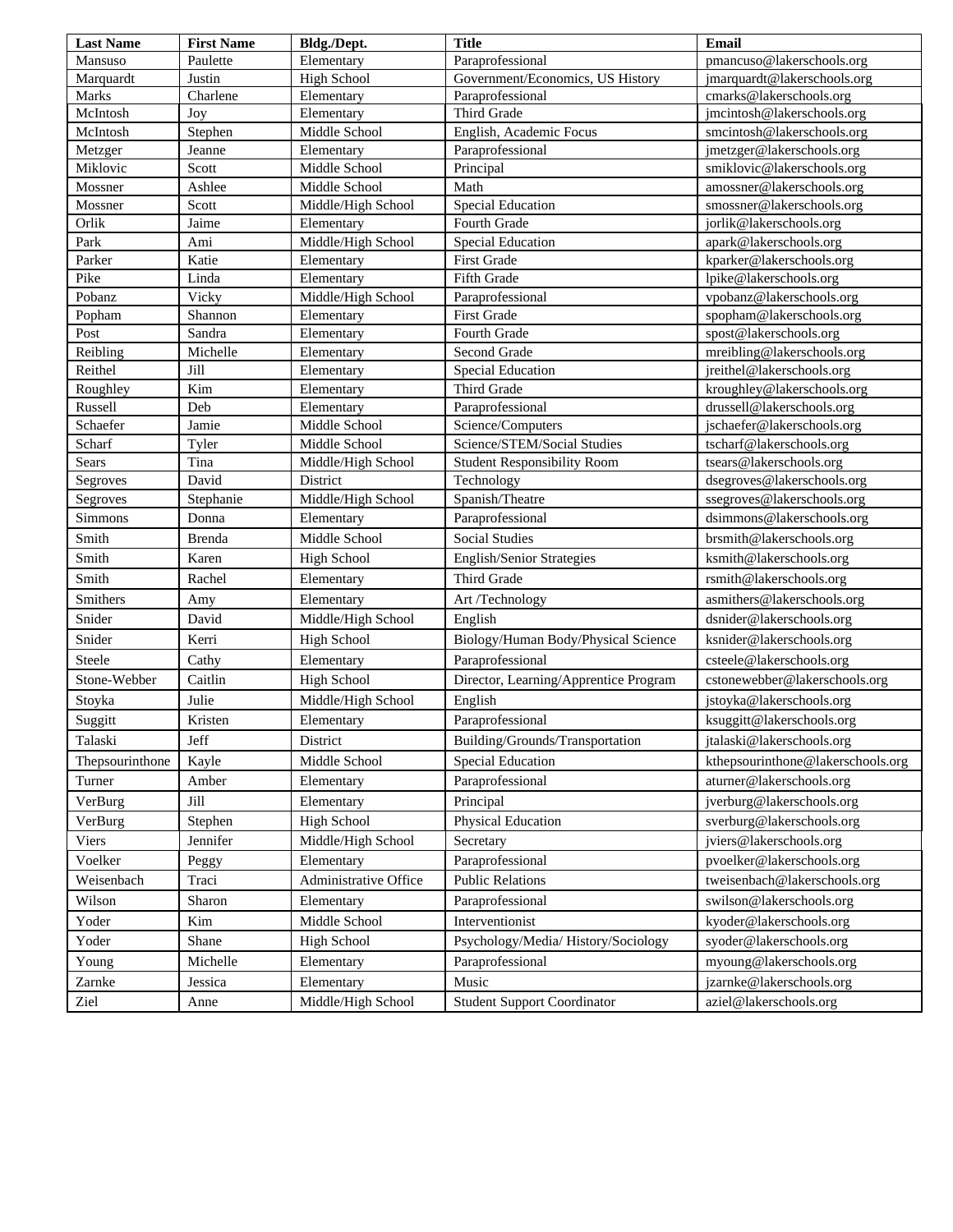## **HARBOR BEACH COMMUNITY SCHOOL DISTRICT School Code No. 32-060**

**402 S. Fifth Street, Harbor Beach, MI 48441** 

(989) 479-3261 **Phone** (989) 479-9881 **Fax**

|                                     | Ron Hiller     | President      |  |
|-------------------------------------|----------------|----------------|--|
|                                     | Allen Booth    | Vice President |  |
|                                     | Nancy Krueger  | Secretary      |  |
| <b>Board of</b><br><b>Education</b> | Paul Hunter    | Treasurer      |  |
|                                     | Nick Bradley   | Trustee        |  |
|                                     | David Navock   | Trustee        |  |
|                                     | Jason Holdwick | Trustee        |  |
|                                     |                |                |  |

| Shawn Bishop | Superintendent | sbishop@hbpirates.org |
|--------------|----------------|-----------------------|
|--------------|----------------|-----------------------|

| <b>Last Name</b> | <b>First Name</b> | Bldg./Dept.              | <b>Title</b>                            | <b>Email</b>               |
|------------------|-------------------|--------------------------|-----------------------------------------|----------------------------|
| Anderson         | Deb               | Elementary/Middle School | Paraprofessional                        | danderson@hbpirates.org    |
| Ausleybrook      | Brianna           | Elementary               | <b>First Grade</b>                      | bausleybrook@hbpirates.org |
| <b>Barnett</b>   | Michelle          | Elementary               | Third Grade                             | mbarnett@hbpirates.org     |
| Bishop           | Shawn             | Administrative           | Superintendent                          | sbishop@hbpirates.org      |
| Bishop           | Vicki             | Elementary               | First Grade                             | vbishop@hbpirates.org      |
| Blacker          | Sarah             | <b>High School</b>       | Science                                 | sblacker@hbpirates.org     |
| <b>Booms</b>     | Rachel            | Elementary               | Kindergarten                            | rbooms@hbpirates.org       |
| Bowerman         | Delany            | Middle School            | <b>Special Education</b>                | dbowerman@hbpirates.org    |
| Brecht           | Susan             | Elementary               | Special Education                       | sbrecht@hbpirates.org      |
| <b>Bucholtz</b>  | Nancy             | Elementary               | Fourth Grade                            | nbucholtz@hbpirates.org    |
| Bulgrien         | Aaron             | Middle/High School       | Principal                               | abulgrien@hbpirates.org    |
| Cook             | Cathy             | District                 | Food Service Director                   | ccook@hbpirates.org        |
| DeDona           | Sara              | $K-12$                   | Music/Band/Choir                        | sdedona@hbpirates.org      |
| Essenmacher      | Haylie            | Preschool-4-year-olds    | Teacher                                 | hessenmacher@hbpirates.org |
| Franzel          | Nancy             | Elementary               | Third Grade                             | nfranzel@hbpirates.org     |
| Fuller           | <b>Brian</b>      | High School              | College Advisor                         | bfuller@hbpirates.org      |
| Fuller           | Jill              | Elementary/Middle School | Physical Education                      | jfuller@hbpirates.org      |
| George           | Kathy             | Elementary               | Paraprofessional                        | kgeorge@hbpirates.org      |
| Hill             | Cassie            | Middle/High School       | Spanish                                 | chill@hbpirates.org        |
| Hogue            | Tally             | District                 | Nurse                                   | thogue@hbpirates.org       |
| Holdwick         | Lindsay           | PreK-8                   | Secretary                               | lholdwick@hbpirates.org    |
| Holdwick         | Whitney           | Elementary               | Fifth Grade                             | wholdwick@hbpirates.org    |
|                  |                   |                          | Superintendent                          | dhunter@hbpirates.org      |
| Hunter           | Deb               | District                 | Administrative Assistant                |                            |
| King             | Alissa            | <b>High School</b>       | English                                 | aking@hbpirates.org        |
| Klaska           | Kristie           | Elementary               | Kindergarten                            | kklaska@hbpirates.org      |
| Kowaleski        | Jeff              | District                 | Maintenance Supervisor                  | jkowaleski@hbpirates.org   |
| Learman          | Jada              | Elementary               | Second Grade                            | jlearman@hbpirates.org     |
| Pfaff            | Hannah            | <b>High School</b>       | Math/Science                            | hpfaff@hbpirates.org       |
| Pleiness         | Dawn              | Elementary               | Fifth Grade                             | dpleiness@hbpirates.org    |
| Ouintano         | Matthew           | Elementary               | Principal                               | mquintano@hbpirates.org    |
| Richards         | Erinn             | Preschool-Young 5's      | Teacher                                 | erichards@hbpirates.org    |
| Roggenbuck       | David             | High School/District     | Technology                              | droggenbuck@hbpirates.org  |
| Roggenbuck       | Ellen             | Middle/High School       | <b>History</b>                          | eroggenbuck@hbpirates.org  |
| Roggenbuck       | Rachel            | Elementary               | Paraprofessional                        | rroggenbuck@hbpirates.org  |
| Rossow           | Amanda            | Elementary               | Paraprofessional                        | arossow@hbpirates.org      |
| Schelke          | Troy              | <b>High School</b>       | Physical Education/Athletic<br>Director | tschelke@hbpirates.org     |
| Schramski        | Lorrie            | District                 | Art                                     | lschramski@hbpirates.org   |
| Seidl            | Michelle          | Elementary               | Second Grade                            | mseidl@hbpirates.org       |
| Smith            | Ben               | <b>High School</b>       | <b>Social Studies</b>                   | bsmith@hbpirates.org       |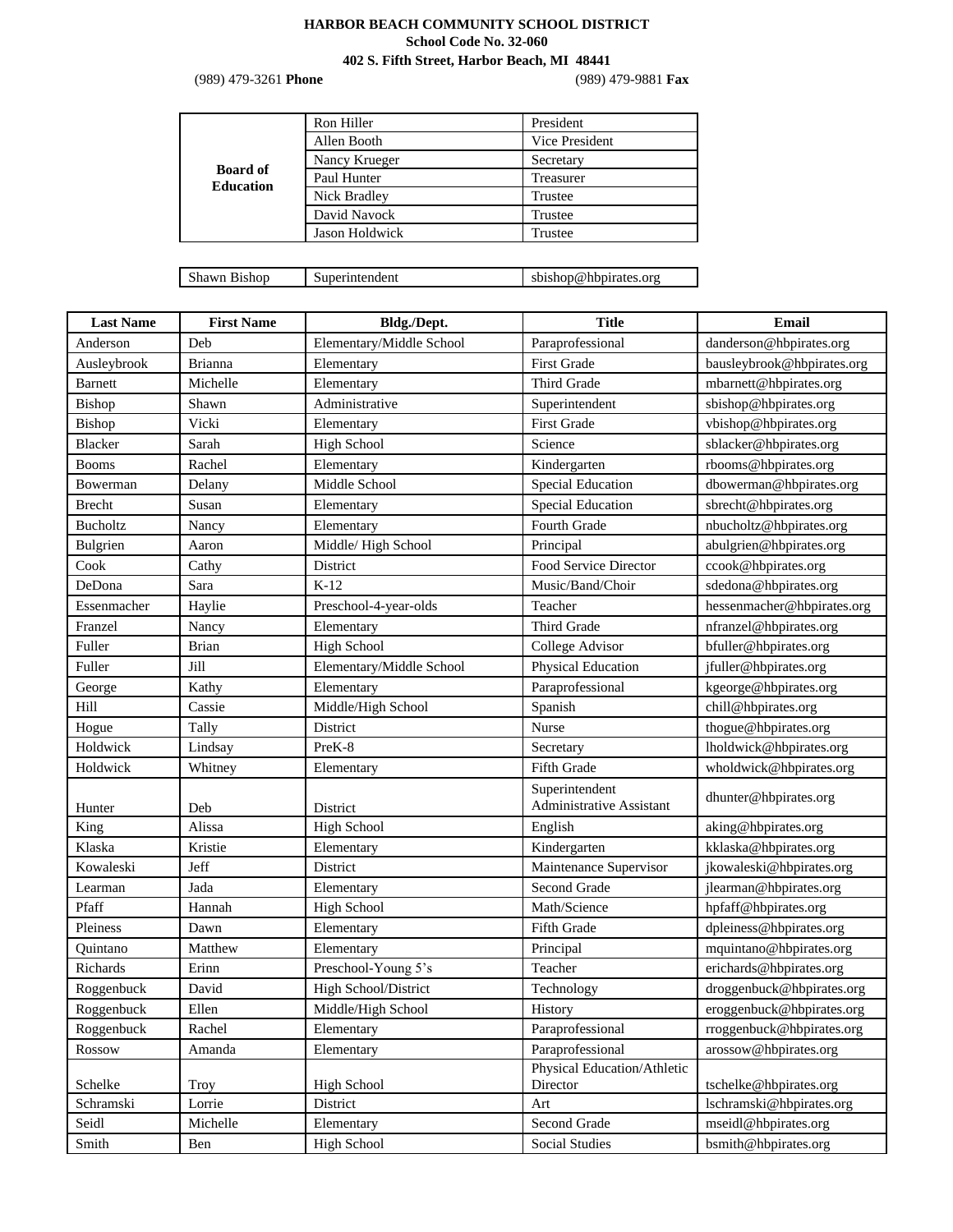| <b>Last Name</b> | <b>First Name</b> | Bldg./Dept.           | <b>Title</b>                                  | Email                      |
|------------------|-------------------|-----------------------|-----------------------------------------------|----------------------------|
| Stalker          | Robert            | High School           | English                                       | rstalker@hbpirates.org     |
| Talaski          | Lindsey           | High School           | Special Education                             | ltalaski@hbpirates.org     |
| Tamlyn           | James             | Middle School         | English                                       | jtamlyn@hbpirates.org      |
| Tamlyn           | Tracy             | High School           | Secretary                                     | ttamlyn@hbpirates.org      |
| Tenbusch         | Tim               | High School           | Paraprofessional                              | ttenbusch@hbpirates.org    |
| Terrill          | Patricia          | District              | Transportation<br>Director/Athletic Secretary | pterrill@hbpirates.org     |
| Terwillegar      | Joseph            | High School           | Math/Science                                  | jterwillegar@hbpirates.org |
| <b>Thoms</b>     | Jodi              | Preschool-3-year-olds | Teacher                                       | jthoms@hbpirates.org       |
| White            | Taylor            | Middle/High School    | Math                                          | twhite@hbpirates.org       |
| Wilson           | Erica             | Middle School         | Science/Technology                            | ewilson@hbpirates.org      |
| Wruble           | Wendy             | Elementary            | Special Education                             | wwruble@hbpirates.org      |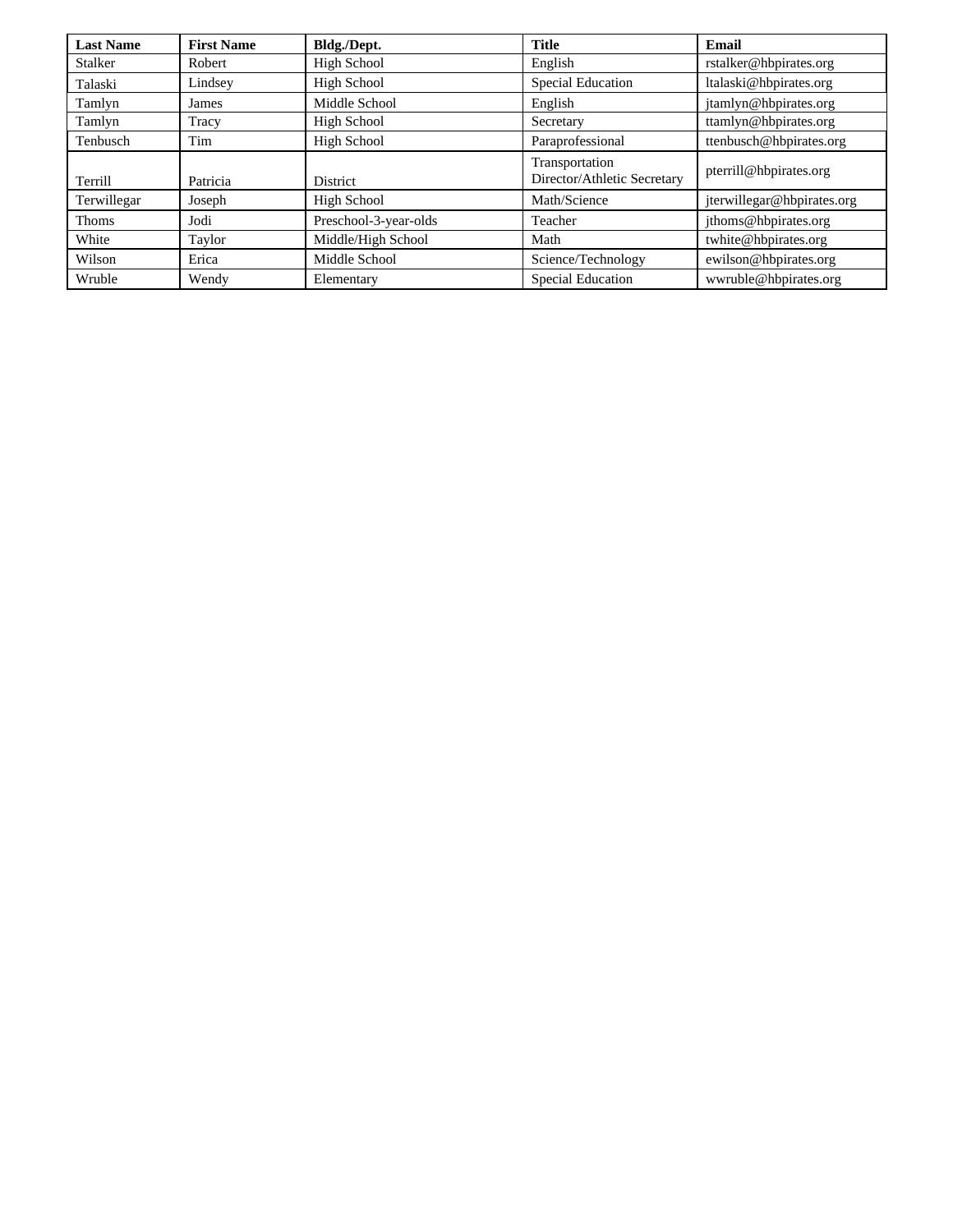### **NORTH HURON SCHOOL DISTRICT**

**School Code No. 32-080** 

**21 Main Street, Kinde, MI 48445**

 (989) 874-4100 **Administration Phone** (989) 874-4109 **Fax** (989) 874-4103 **K-5 Phone** (989) 874-4128 **Fax**

| (989) 874-4101 6-12 Phone           |                  | (989) 874-4129 Fax |
|-------------------------------------|------------------|--------------------|
|                                     | Scott Kasper     | President          |
|                                     | Kevin Wiley      | Vice President     |
|                                     | Laticia Iseler   | Secretary          |
| <b>Board of</b><br><b>Education</b> |                  | Treasurer          |
|                                     | Elizabeth Loegel | Trustee            |
|                                     | Tracy Zaleski    | Trustee            |
|                                     | Kelly Leavine    | Trustee            |
|                                     |                  |                    |
| <b>Martin Prout</b>                 | Superintendent   | proutm@nhuron.org  |

| <b>Last Name</b> | <b>First Name</b> | Bldg./Dept.           | <b>Title</b>                     | Email                  |
|------------------|-------------------|-----------------------|----------------------------------|------------------------|
| Ankley           | Joseph            | Secondary             | Agri-Science/Science/FFA         | ankleyj@nhuron.org     |
| <b>Brining</b>   | Stephanie         | Elementary            | Fourth Grade                     | brinings@nhuron.org    |
| Case             | Julie             | Secondary             | Science                          | casej@nhuron.org       |
| Collier          | Mindy             | Elementary            | Physical Education               | collierm@nhuron.org    |
| Deane            | Beth              | Elementary            | Floater                          | deaneb@nhuron.org      |
| Dhyse            | Haley             | Elementary            | Preschool/GSRP                   | dhyseh@nhuron.org      |
| Fischer          | Beth              | Secondary             | <b>English and Math</b>          | fischebm@nhuron.org    |
| Gettel           | Rebecca           | District              | Social Emotional Specialist      | gettelr@nhuron.org     |
| Heintz           | Melissa           | Secondary             | English/French                   | hehintzm@nhuron.org    |
| Kasper           | Charlotte         | Secondary             | <b>Special Education</b>         | kasperc@nhuron.org     |
| Keyes            | Nicole            | <b>High School</b>    | Agri-Science Assistant           | keyesn@nhuron.org      |
| Knoblock         | Chad              | Secondary             | Social Studies/Athletic Director | knobc@nhuron.org       |
| Koroleski        | Carol             | Administrative Office | Records Management               | koroleskic@nhuron.org  |
| Kosinski         | Claudia           | Elementary            | <b>First Grade</b>               | kosinskic@nhuron.org   |
| Kramer           | Tanya             | Secondary             | Principal/Special Ed Coordinator | kramert@nhuron.org     |
| Lesperance       | Lynne             | Elementary/Secondary  | Custodian                        | lesperal@nhuron.org    |
| Maurer           | Tracy             | Secondary             | <b>Special Education</b>         | maurert@nhuron.org     |
|                  | Eric              |                       | Director, Student Act/Comm       | mayese@nhuron.org      |
| Mayes            |                   | Elementary/Secondary  | Engagement                       |                        |
| Mayes            | Michelle          | Elementary            | Fifth Grade                      | mayesm@nhuron.org      |
| McNabb           | Darin             | Secondary             | Band/Math                        | mcnabbd@nhuron.org     |
| Mellendorf       | Sari              | $K-5$                 | Principal                        | mellens@nhuron.org     |
| Moore            | Thomas            | District              | Maintenance                      | mooret@nhuron.org      |
| Osantoski        | Amelia            | Secondary             | <b>Special Education</b>         | osantoskia@nhuron.org  |
| Parsons          | Jennifer          | Elementary            | Second Grade                     | parsonsj@nhuron.org    |
| Phillips         | Robin             | Secondary             | Assessment and Accountability    | phillirs@nhuron.org    |
| Pitts            | Don               | Secondary             | Math                             | pittsd@nhuron.org      |
| Polega           | Barbara           | Secondary             | College/Career                   | polegab@nhuron.org     |
| Polega           | Emily             | Secondary             | Science                          | polegae@nhuron.org     |
| Polega           | Mark              | Elementary/Secondary  | Food Service Supervisor          | polegam@nhuron.org     |
| Prout            | Martin            | Administrative        | Superintendent                   | proutm@nhuron.org      |
| Rathje           | Kim               | Elementary            | Third Grade                      | rathjek@nhuron.org     |
| Romzek           | Karen             | Secondary             | <b>Industrial Technology</b>     | romzekk@nhuron.org     |
| Schipinski       | Jodie             | Elementary            | Secretary                        | schipinskij@nhuron.org |
| Schumacher       | Amanda            | Secondary             | History                          | schumachera@nhuron.org |
| Smaglinski       | <b>Brittany</b>   | Elementary            | First Grade                      | smaglinskib@nhuron.org |
| Snider           | Christian         | Elementary            | Kindergarten                     | sniderc@nhuron.org     |
| Souva            | Traci             | Elementary/Secondary  | Art                              | souvat@nhuron.org      |
| Strozeski        | Jamie             | Secondary             | Secretary                        | strozeskij@nhuron.org  |
| Taylor           | Bill              | District              | Payroll Specialist               | taylorw@nhuron.org     |
| Tibbits          | Lance             | Secondary             | PE/Health                        | tibbitsl@nhuron.org    |
| Toner            | Tina              | Administrative Office | Office Manager                   | tonertin@nhuron.org    |
| Welchner         | Nicole            | Elementary/Secondary  | Agriscience Assistant            | welchnern@nhuron.org   |
| Wilson           | Richard           | Secondary             | English/History                  | wilsonr@nhuron.org     |
| Wisenski         | Emily             | <b>HISD</b>           | Paraprofessional                 | wisneskie@nhuron.org   |
| Yageman          | Janet             | Elementary            | Kindergarten                     | yagemanj@nhuron.org    |
| Yaroch           | Ellen             | Elementary            | <b>Special Education</b>         | yaroche@nhuron.org     |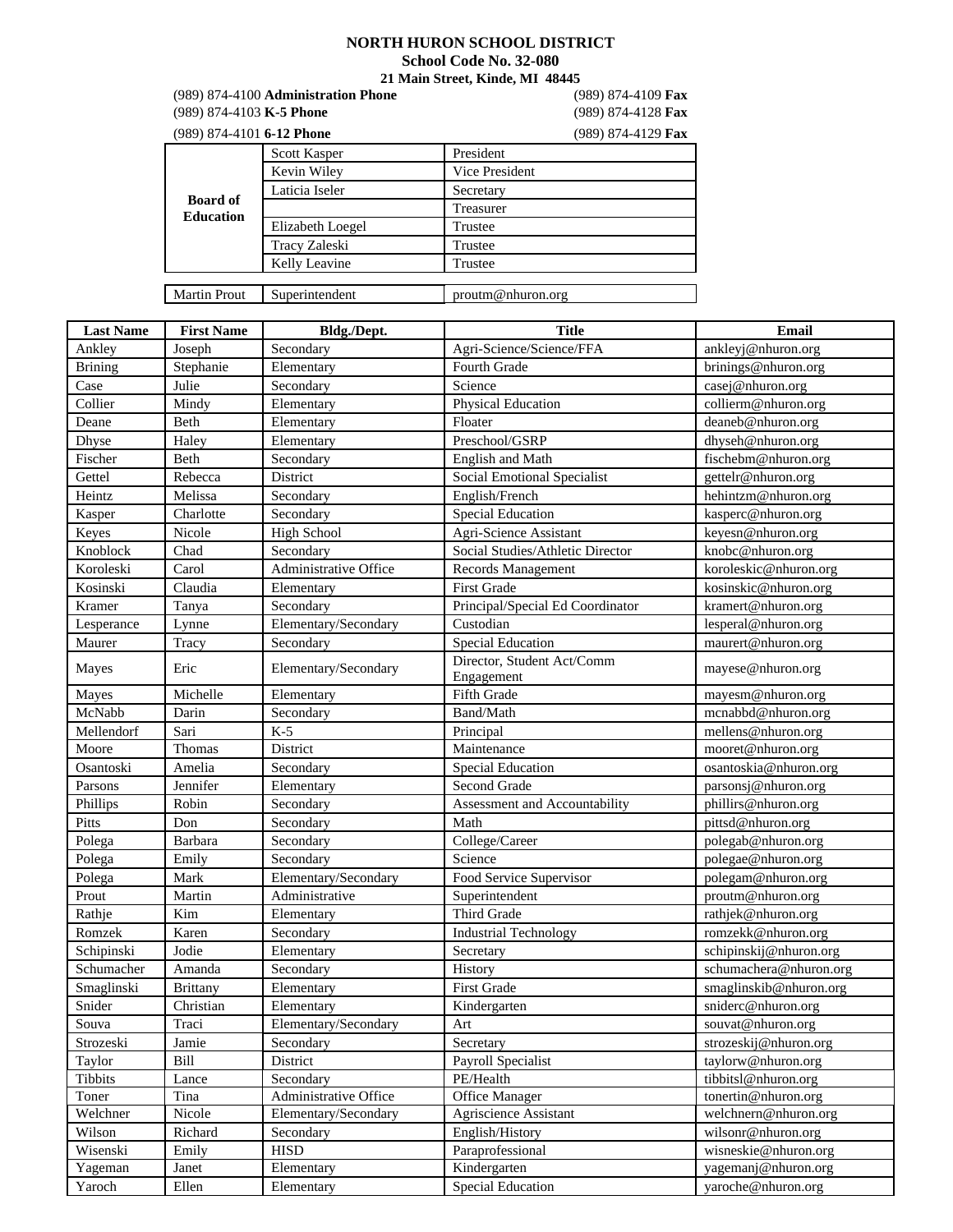# **OWENDALE-GAGETOWN AREA SCHOOL DISTRICT School Code No. 32-090 7166 Main Street, Owendale, MI 48754**

(989) 678-4261 **Phone** (989)678-4284 **Fax** (989) 678-4141 **K-12 Phone** 

|                     | Julie Good               | President                |
|---------------------|--------------------------|--------------------------|
|                     | <b>Matthew Roemer</b>    | Vice President           |
| <b>Board of</b>     | Sarah Ondrajka           | Secretary                |
| <b>Education</b>    | Terry Fahrner            | Treasurer                |
|                     | Tom Jeffery              | Trustee                  |
|                     | Kathleen Wood            | Trustee                  |
|                     |                          |                          |
| Terri<br>Falkenberg | Superintendent/Principal | falkenbergt@owengage.org |

| <b>Last Name</b> | <b>First Name</b> | Bldg./Dept.                   | <b>Title</b>                                          | Email                     |
|------------------|-------------------|-------------------------------|-------------------------------------------------------|---------------------------|
| <b>Binder</b>    | Diane             | Elementary/Junior/Senior High | Kitchen Aid                                           | binderd@owengage.org      |
| <b>Bowers</b>    | Janice            | Elementary/Junior/Senior High | Paraprofessional                                      | bowersj@owengage.org      |
| Dahlke           | <b>Bridget</b>    | Elementary/Junior/Senior High | Paraprofessional                                      | dahlkeb@owengage.org      |
| Dubs             | Mike              | Elementary/Junior/Senior High | <b>Athletic Director</b>                              | dubsm@owengage.org        |
| Emming           | Caitlyn           | Junior/Senior High            | English/History/Paraprofessional                      | emmingc@owengage.org      |
| Evans            | Tanya             | Junior/Senior High            | English                                               | evanst@owengage.org       |
| Faist            | Marilee           | Elementary                    | Kindergarten                                          | faistm@owengage.org       |
| Falkenberg       | Terri             | Administrative                | Superintendent                                        | falkenbergt@owengage.org  |
| Fritz            | Sherry            | Administrative                | Administrative Assistant                              | fritzs@owengage.org       |
| Harwood          | Corey             | Junior/Senior High            | Science and Math                                      | harwoodc@owengae.org      |
| Hayes            | Jodi              | Elementary/Junior/Senior High | Head Cook                                             | layesj@owengage.org       |
| Hudson           | Alice             | Elementary                    | Special Education                                     | hudsona@owengage.org      |
| Huston           | <b>Nicholas</b>   | Junior/Senior High            | History                                               | hustonn@owengage.org      |
| Klosowski        | Mallory           | Elementary                    | Second/Third Grade                                    | klosowskim@owengage.org   |
| McGrath          | Kimberly          | Elementary                    | Pre-K Assistant                                       | mcgrath@owengage.org      |
| McNight          | Rebecca           | Junior/Senior High            | <b>Student Coordinator</b>                            | mcnightr@owengage.org     |
| Minkler          | Samantha          | Elementary                    | Preschool Teacher                                     | minklers@owengage.org     |
| Ondrajka         | Fred              | Elementary/Junior/Senior High | Director of Transportation                            | ondrajkaf@owengage.org    |
| Osborn           | Zachary           | Senior High                   | Band                                                  | osbornz@owengage.org      |
| Peters           | Matt              | Junior/Senior High            | Math                                                  | petersm@owengage.org      |
| Schillinger      | Morgan            | Elementary                    | <b>First Grade</b>                                    | schillingerm@owengage.org |
| <b>Timmons</b>   | Tammy             | Elementary/Junior/Senior High | <b>Bus Driver</b>                                     | timmonst@owengage.org     |
| Treib            | Kayla             | Elementary                    | Fourth/Fifth Grade                                    | treibk@owengage.org       |
| VanHorn          | Sylvia            | Elementary/Junior/Senior High | Secretary                                             | vanhorns@owengage.org     |
| Wright           | <b>Brian</b>      | Junior/Senior High            | Health/Science/Sports Medicine,<br>Physical Education | wrightb@owengage.org      |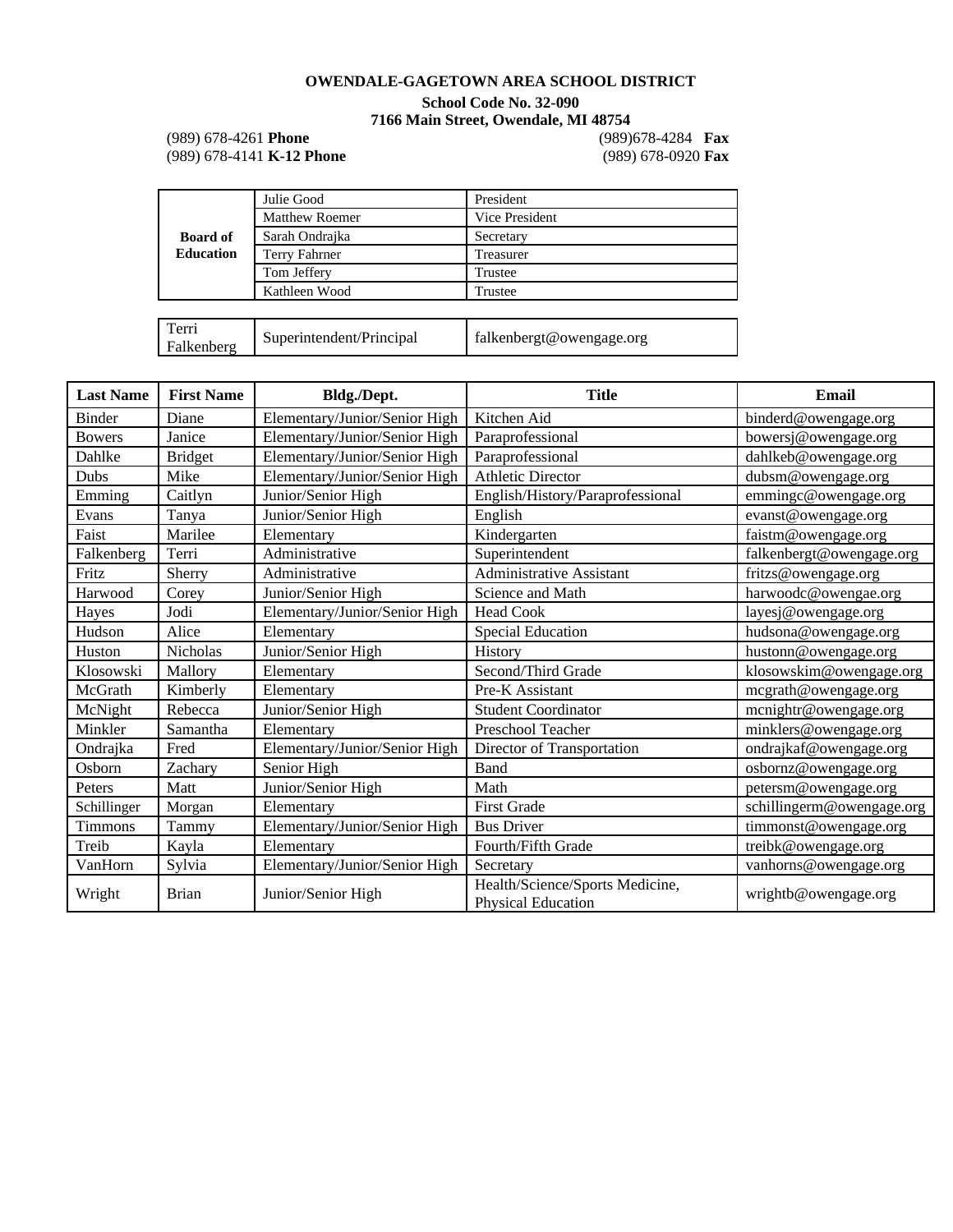# **UBLY COMMUNITY SCHOOL DISTRICT**

**School Code 32-170**

**2020 Union Street, Ubly, MI 48475**

(989) 658-8202 **Administration Phone** (989) 658 -2361 **Fax (**989) 658-8261 **K-9 Phone** (989) 658-8564 **Fax** (989) 658-8554 **High School Phone** (989) 658-2072 **Fax**

|                                     | Clint Hagen       | President      |
|-------------------------------------|-------------------|----------------|
|                                     | Ryan Kramer       | Vice President |
|                                     | Tammy Peruski     | Secretary      |
| <b>Board of</b><br><b>Education</b> | <b>Joe Stacer</b> | Treasurer      |
|                                     | <b>Brad Hagen</b> | Trustee        |
|                                     | Angela Hughes     | Trustee        |
|                                     | Jake Maurer       | Trustee        |
|                                     |                   |                |

| Joseph  |                |                          |
|---------|----------------|--------------------------|
| Candela | Superintendent | jcandela@ublyschools.org |

| <b>Last Name</b> | <b>First Name</b> | Bldg./Dept.                  | <b>Title</b>                          | <b>Email</b>                  |
|------------------|-------------------|------------------------------|---------------------------------------|-------------------------------|
|                  |                   | Elementary/Junior            |                                       |                               |
| Becker           | James             | High/High School             | Advanced PE/Physical Education/Health | jbecker@ublyschools.org       |
| <b>Bischer</b>   | Tammy             | Elementary                   | Fourth Grade                          | tbischer@ublyschools.org      |
| <b>Bittner</b>   | Katie             | <b>High School</b>           | Paraprofessional/Library aide         | kbittner@ublyschools.org      |
| <b>Booms</b>     | Camay             | High School/District         | Ag Assistant/Nurse                    | cbooms@ublyschools.org        |
| <b>Brandel</b>   | Janice            | <b>High School</b>           | Guidance Counselor                    | janbrandel@ublyschools.org    |
| Camp             | Kelly             | Elementary                   | Fifth Grade                           | kcamp@ublyschools.org         |
| Candela          | Joseph            | District                     | Superintendent                        | jcandela@ublyschools.org      |
|                  |                   | Junior High/High             |                                       |                               |
| Casey            | James             | School                       | English/AP English                    | jcasey@ublyschools.org        |
|                  |                   | Elementary/Junior            |                                       |                               |
| Chandler         | Ashly             | High/High School             | Art                                   | achandler@ublyschools.org     |
|                  |                   | Junior High/High             |                                       |                               |
| Cooper           | Tricia            | School                       | English/History                       | tcooper@ublyschools.org       |
| Deacons          | <b>Briana</b>     | Preschool                    | Teacher                               | bdeacons@ublyschools.org      |
| Dekoski          | Courtney          | Junior High                  | <b>English/Social Studies</b>         | cdekoski@ublyschools.org      |
| Dekoski          | Mark              | Elementary/Junior High       | Health/Physical Education/Science     | mdekoski@ublyschools.org      |
| Emerick          | Holly             | Elementary                   | <b>Special Education</b>              | hemerick@ublyschools.org      |
| Engler           | <b>Brenda</b>     | Elementary                   | Kindergarten                          | bengler@ublyschools.org       |
|                  |                   | Junior High/High             |                                       |                               |
| Garner           | <b>Moses</b>      | School                       | English/History                       | mgarner@ublyschools.org       |
| Gauthier         | Jessyca           | Elementary                   | Paraprofessional                      | jgauthier@ublyschools.org     |
| Gornowich        | Jessie            | <b>High School</b>           | <b>Special Education</b>              | jgornowich@ublyschools.org    |
| Gosdzinski       | Emily             | Elementary                   | Paraprofessional                      | egosdzinski@ublyschools.org   |
| Guigar           | Cheryl            | Elementary                   | Third Grade                           | cguigar@ublyschools.org       |
| Gusa             | Jeanne            | Elementary                   | Secretary                             | jgusa@ublyschools.org         |
| Harris           | Jason             | Middle School                | Sixth Grade                           | jharris@ublyschools.org       |
| Heilig           | Jessica           | Preschool                    | Teacher                               | jheilig@ublyschools.org       |
| Hessling         | <b>Brooke</b>     | Elementary                   | <b>Special Education</b>              | bhessling@ublyschools.org     |
| Holdwick         | Ashley            | <b>High School</b>           | Secretary                             | aholdwick@ublyschools.org     |
| Jock             | Heidi             | Elementary                   | Paraprofessional                      | hjock@ublyschools.org         |
|                  |                   | Junior High/High             |                                       |                               |
| Kieliszewski     | Stewart           | School                       | Science/Media/Mechanics/Biology II    | skieliszewski@ublyschools.org |
| Klee             | Mary Beth         | <b>High School</b>           | <b>Special Education</b>              | mklee@ublyschools.org         |
| Klee             | Pamela            | Elementary                   | First Grade                           | pklee@ublyschools.org         |
|                  |                   | Junior High/High             |                                       |                               |
| Kramer           | Melissa           | School                       | Agriculture/Biology                   | mkramer@ublyschools.org       |
| Laurie           | Tammy             | Elementary                   | Fourth Grade                          | tlaurie@ublyschools.org       |
|                  |                   |                              | Geometry/Algebra II/AP                |                               |
| Leipprandt       | Joel              | <b>High School</b>           | Calculus/Math7                        | jleipprandt@ublyschools.org   |
| Lindquist        | Krysta            | <b>Administration Office</b> | <b>Executive Secretary</b>            | klindquist@ublyschools.org    |
| Lochrie          | Jolene            | Elementary                   | Kindergarten                          | jlochrie@ublyschools.org      |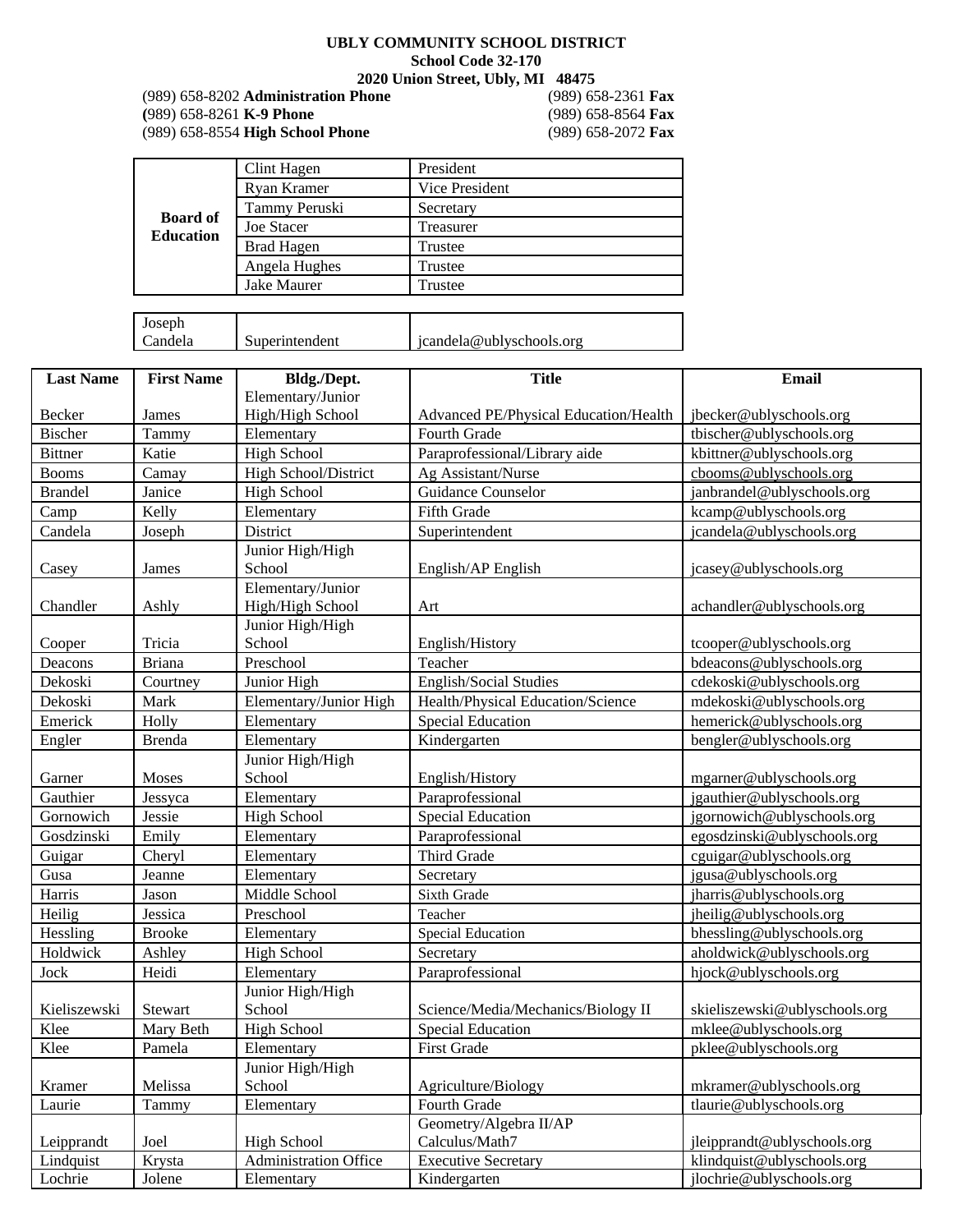| <b>Last Name</b> | <b>First Name</b> | Bldg./Dept.           | <b>Title</b>                              | <b>Email</b>                 |
|------------------|-------------------|-----------------------|-------------------------------------------|------------------------------|
| Lochrie          | Teri              | Administration Office | <b>Business Manager</b>                   | tlochrie@ublyschools.org     |
|                  |                   | Junior High/High      |                                           |                              |
| Maikrzek         | Wendy             | School                | Paraprofessional                          | wmaikrzek@ublyschools.org    |
| Mattox           | Jaleesa           | Elementary            | Paraprofessional                          | jmattox@ublyschools.org      |
|                  |                   | Junior High/High      |                                           |                              |
| Maurer           | Nichole           | School                | Chemistry/Science/Math                    | nmaurer@ublyschools.org      |
|                  |                   | Junior High/High      |                                           |                              |
| Mausolf          | Heidi             | School                | Paraprofessional                          | hmausolf@ublyschools.org     |
|                  |                   | Junior High/High      |                                           |                              |
| Mueller          | Aaron             | School                | US and World History/Spanish              | amueller@ublyschools.org     |
| Mueller          | Kara              | Elementary            | <b>Special Education Paraprofessional</b> | kmueller@ublyschools.org     |
|                  |                   | Elementary/Junior     | <b>Instrumental and Music/Band/Music</b>  |                              |
| Nicol            | Jennifer          | High/High School      | History                                   | jnicol@ublyschools.org       |
| O'Connor         | Yvonne            | Elementary            | Principal                                 | yoconnor@ublyschools.org     |
|                  |                   | Elementary/Junior     |                                           |                              |
| O'Neil           | Tony              | High/High School      | <b>Technology Director</b>                | toneil@ublyschools.org       |
| Ogryski          | Jill              | Elementary            | <b>Young Fives</b>                        | jogryski@ublyschools.org     |
| Osentoski        | Carmel            | Elementary            | Paraprofessional                          | cosentoski@ublyschools.org   |
| Osentoski        | Kelsey            | Elementary            | Paraprofessional                          | kosentoski@ublyschools.org   |
| Peplinski        | Kimberly          | Preschool             | Teacher                                   | kpeplinski@ublyschools.org   |
| Perdue           | Kathleen          | <b>High School</b>    | Algebra 1/II//Pre-Calculus/Stats/APCSP    | kperdue@ublyschools.org      |
| Plester          | Katie             | Elementary            | $\overline{\text{K}}$ indergarten         | kplester@ublyschools.org     |
| Pollum           | Cindy             | Administration Office | Transportation/Kitchen Aide               | cpollum@ublyschools.org      |
| Roth             | Jessica           | Elementary            | <b>Fifth Grade</b>                        | jroth@ublyschools.org        |
| Rothe            | Amy               | Elementary            | First Grade                               | arothe@ublyschools.org       |
| Schmitz          | Amy               | Elementary            | Science/Computers                         | aschmitz@ublyschools.org     |
| Smalley          | Jennifer          | Elementary            | Third Grade                               | jsmalley@ublyschools.org     |
| Sorenson         | <b>Brandon</b>    | District              | <b>Athletic Director</b>                  | bsorenson@ublyschools.org    |
| Stone            | Coleen            | <b>High School</b>    | Eighth Grade Math/Algebra                 | cstone@ublyschools.org       |
| Sweeney          | Heidi             | Elementary            | Paraprofessional                          | hsweeney@ublyschools.org     |
| Sweeney          | William           | <b>High School</b>    | Economics/Government/World History        | bsweeney@ublyschools.org     |
| Szymanski        | Heather           | Preschool             | Paraprofessional                          | hszymanski@ublyschools.org   |
|                  |                   | Elementary/Junior     | Curriculum Director/Media                 |                              |
| Tibbits          | Nicole            | High/High School      | Specialist/English                        | ntibbits@ublyschools.org     |
| Volmering        | Tom               | District              | Maintenance and Transportation            | tomvolmering@ublyschools.org |
| Volmering        | Torri             | Elementary            | Second Grade                              | tvolmering@ublyschools.org   |
| Warner           | Jeremy            | <b>High School</b>    | Principal                                 | jwarner@ublyschools.org      |
| Warner           | Katie             | Elementary            | Paraprofessional                          | kwarner@ublyschools.org      |
| Waun             | Denise            | Elementary            | Paraprofessional                          | dwaun@ublyschools.org        |
| Wright           | Katie             | Administration Office | Payroll Clerk/Accounts Payable            | kawright@ublyschools.org     |
| Wright           | Kristin           | Elementary            | Second Grade                              | kwright@ublyschools.org      |